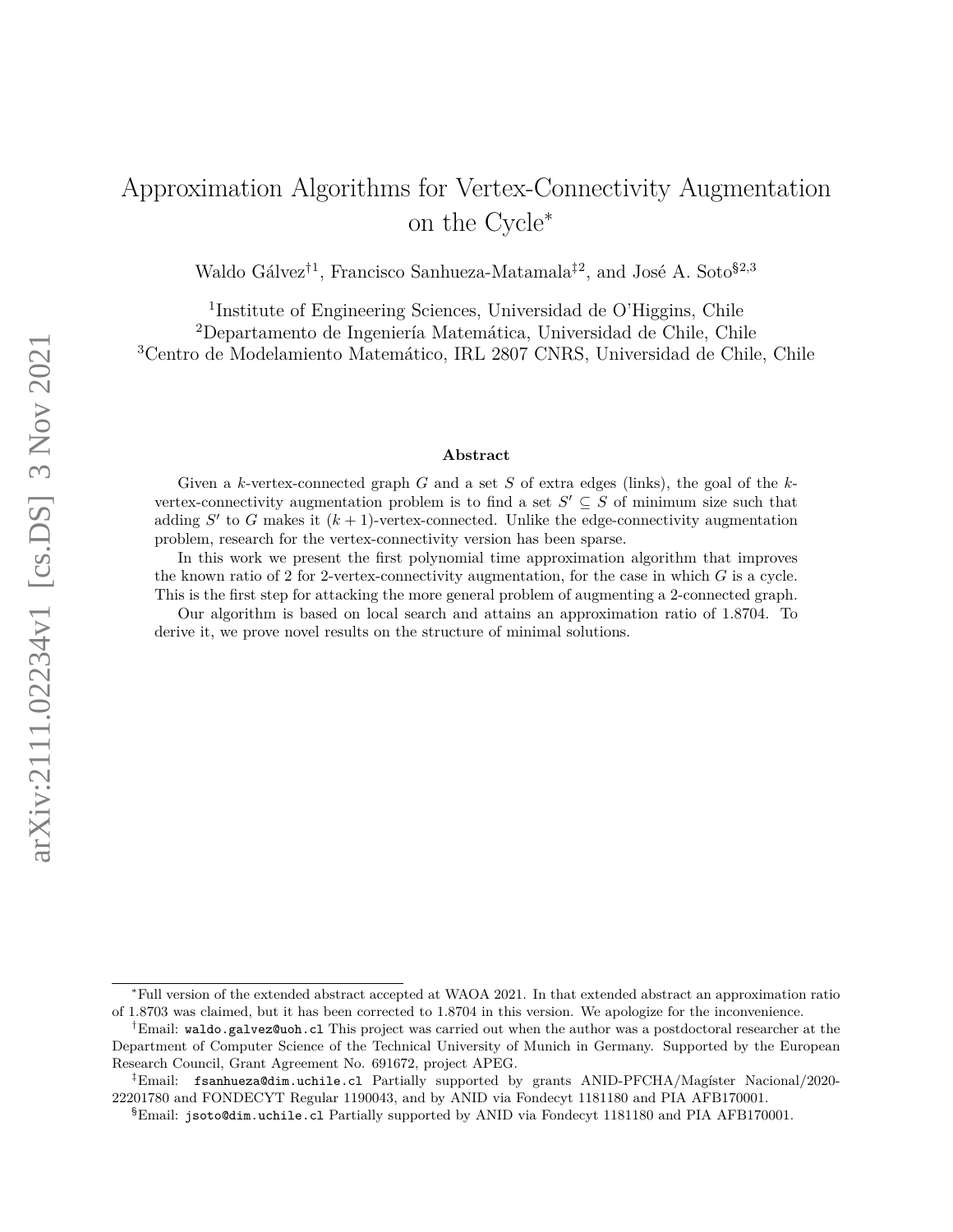# **1 Introduction**

In the field of **Survivable Network Design**, one of the main goals is to construct robust networks (e.g. transportation, telecommunication or electric power supply networks), meaning that they are resilient to failures of nodes or edges (for instance due to attacks or malfunctioning), at a low cost. A classical example is the **Connectivity Augmentation** problem, where we are given a *k*-connected<sup>[1](#page-1-0)</sup> (*k*-edge-connected, resp.) undirected graph  $G = (V, E)$  and a collection *S* of extra edges (*links*), and the goal is to select the smallest possible set of links  $S' \subseteq S$  so that  $G' = (V, E \cup S')$ becomes  $(k + 1)$ -connected  $((k + 1)$ -edge-connected, resp.).

Most of the variants of Connectivity Augmentation are known to be NP-hard. In the case of augmenting the edge-connectivity of a graph, a classical result of Khuller and Vishkin [\[18\]](#page-19-0) provides already a 2-approximation algorithm for this problem, and crucial breakthroughs have been developed in recent years (see  $[4, 5]$  $[4, 5]$ ). However, results for the case of vertex-connectivity augmentation are more scarce and the developed techniques are arguably more involved.

In this work, we focus on the case of augmenting the vertex-connectivity of a given 2-connected graph by one. For this case, Auletta et al. [\[2\]](#page-18-2) provide a 2-approximation for the problem even when links have different weights and the goal is to minimize the total weight of the solution, but no improvement on the problem has been developed ever since.

#### **1.1 Our results**

In order to make progress on the latter problem, we study the case where the input 2-connected graph is a cycle, which we denote as the *cycle vertex-connectivity augmentation* problem (**cycle VCA**). Even for this simpler case, the best-known result is the aforementioned 2-approximation due to Auletta et al. [\[2\]](#page-18-2), while the case of augmenting the edge-connectivity of a cycle by one admits much better approximation guarantees [\[5\]](#page-18-1), even via simple iterative algorithms [\[14\]](#page-19-1). Similarly to the case of edge-connectivity, it is possible to prove that **cycle VCA** is APX-hard (see Section [5\)](#page-17-0), so our focus will be on the design of approximation algorithms.

The following theorem summarizes the central result of this work.

<span id="page-1-1"></span>**Theorem 1.** *There is a* 1*.*8704*-approximation for the cycle vertex-connectivity augmentation problem.*

Our algorithm consists basically of two phases: a first phase where we exhaust *locally efficient* choices of links to be added to the instance, and then a second phase to complete the solution constructed so far. Roughly speaking, the cost of the partial solution constructed in the first phase can be properly bounded but does not ensure feasibility, issue that the second phase addresses. The number of links required in this second phase may be large, but in that case, the fact that no locally efficient set of links can be added to the solution implies that any feasible solution must include a considerable amount of links.

Our algorithm is similar in spirit to the one presented by Gálvez et al. [\[14\]](#page-19-1) for the case of augmenting the edge-connectivity of a cycle; however, much more sophisticated tools are required for its analysis. In particular, the results from Gálvez et al. heavily rely on the notion of *contracting* links (i.e. merging the endpoints of a link into a new super-node), since in the edge-connectivity case a solution is feasible if and only if iteratively contracting all its links turns the original cycle into a single super-node. This property, unfortunately, does not extend to the case of vertex-connectivity

<span id="page-1-0"></span><sup>&</sup>lt;sup>1</sup>For  $k \in \mathbb{N}$ , a *k*-connected graph is a graph  $G = (V, E)$  satisfying that, for any  $V' \subseteq V$  with  $|V| \leq k - 1$ ,  $G$ remains connected after the deletion of V'. If the definition holds when replacing nodes by edges, the graph is said to be *k*-edge-connected.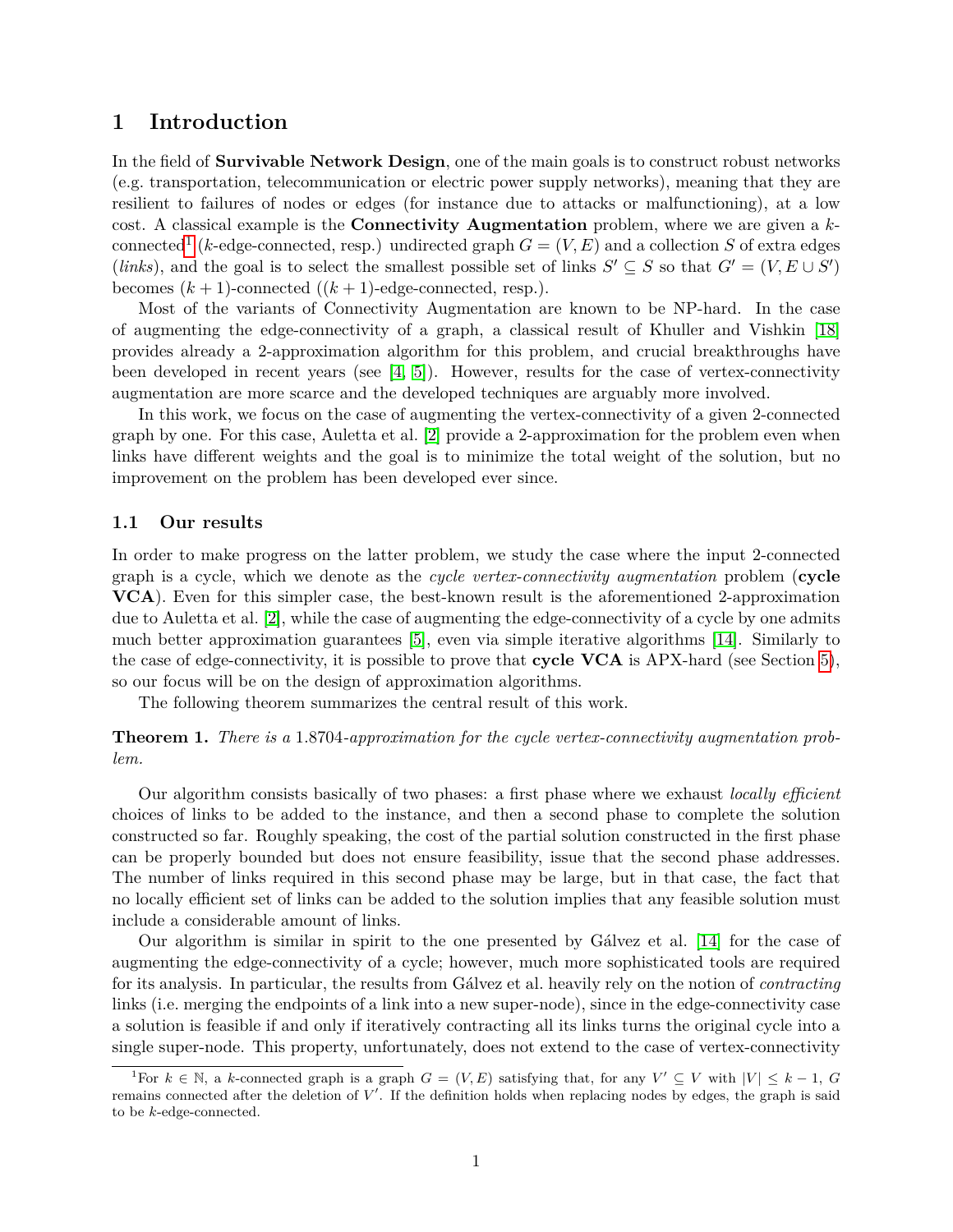(see Figure [1](#page-4-0) for an example of a set of links whose addition makes the graph 3-edge-connected but not 3-connected), and consequently, we develop alternative methods to verify the feasibility of a solution. By properly adjusting the parameters involved and using linear programming formulations to obtain refined lower bounds for the optimal solution, we are able to prove the claimed approximation guarantees. To the best of our knowledge, this is the first improvement for a nontrivial special case of the vertex-connectivity augmentation problem on 2-vertex-connected graphs since Auletta et al.'s results.

#### **1.2 Related Results**

As mentioned before, the edge-connectivity augmentation problem has received considerable attention. A main reason is that it can be reduced to augmenting the edge-connectivity of either a tree or a cactus[2](#page-2-0) by one [\[10\]](#page-18-3). The first case is known in the literature as the **Tree Augmentation** problem and many results have been developed for it. The problem is known to be APX-hard [\[13,](#page-19-2) [7,](#page-18-4) [19\]](#page-19-3), and several better-than-2 approximation algorithms have been developed using a wide range of techniques [\[24,](#page-19-4) [11,](#page-18-5) [8,](#page-18-6) [20,](#page-19-5) [1,](#page-18-7) [12,](#page-18-8) [6,](#page-18-9) [21,](#page-19-6) [16\]](#page-19-7), being 1*.*393 the current best approximation ratio achieved by Cecchetto et al. [\[5\]](#page-18-1). Tree Augmentation has also been studied in the framework of Fixed-Parameter Tractability [\[23,](#page-19-8) [3\]](#page-18-10) and in presence of general edge weights. In the latter case, for a long time the best approximation ratio was 2 [\[13,](#page-19-2) [17,](#page-19-9) [15,](#page-19-10) [18\]](#page-19-0), but recently this approximation ratio has been improved in a major breakthrough by Traub and Zenklusen [\[29\]](#page-20-0); prior to that, such an improvement had been achieved only for restricted cases [\[9,](#page-18-11) [1,](#page-18-7) [12,](#page-18-8) [16,](#page-19-7) [27,](#page-20-1) [5\]](#page-18-1).

The second case is known as the **Cactus Augmentation** problem, which is also APX-hard even if the cactus is a cycle [\[14\]](#page-19-1). For a long time the best-known approximation guarantee was 2 due to Khuller and Vishkin [\[18\]](#page-19-0). Recently, Byrka et al. [\[4\]](#page-18-0) broke this barrier providing a 1*.*91 approximation, which was further improved to 1*.*393 by Cecchetto et al. [\[5\]](#page-18-1); this is consequently the current best approximation ratio for the general edge-connectivity augmentation problem.

For the vertex-connectivity augmentation problem, it was first proved by Végh [\[30\]](#page-20-2) that if all the possible chords are available as links, the problem can be solved in polynomial time for any *k*, but if the set of links is pre-specified then the problem becomes APX-hard [\[19\]](#page-19-3). It is worth noting that this result does not directly hold for the special case of cycles. For the case of vertexconnectivity augmentation of a 2-connected graph, Auletta et al. [\[2\]](#page-18-2) provide a 2-approximation, while for the case of *k*-connected graphs the current best approximation ratio is  $4 + \varepsilon$  for any fixed *k*, due to Nutov [\[26\]](#page-19-11). Recently, for the case of vertex-connectivity augmentation of 1-connected graphs, Nutov developed a 1*.*91-approximation [\[25\]](#page-19-12).

**Organization of the paper.** Section [2](#page-2-1) provides some preliminary definitions and useful tools. In Section [3](#page-9-0) we describe our main algorithmic approach and formally prove that the approximation ratio of our algorithm is strictly better than 2. Then in Section [4](#page-13-0) we describe how to enhance this algorithm and to refine the analysis so as to obtain the claimed approximation ratio and finally in Section [5](#page-17-0) we prove that the problem is APX-hard. Some details and technical proofs are deferred to the Appendix.

## <span id="page-2-1"></span>**2 Preliminaries**

In this work, we only consider simple graphs of  $n \geq 4$  vertices. We let  $C_n$  denote the cycle on the set  $[n] = \{1, 2, \ldots, n\}$  of vertices. Due to the cyclic aspect of  $C_n$ , sometimes we may use

<span id="page-2-0"></span><sup>&</sup>lt;sup>2</sup>A *cactus* is a 2-edge-connected graph where every edge belongs exactly to one cycle of the graph.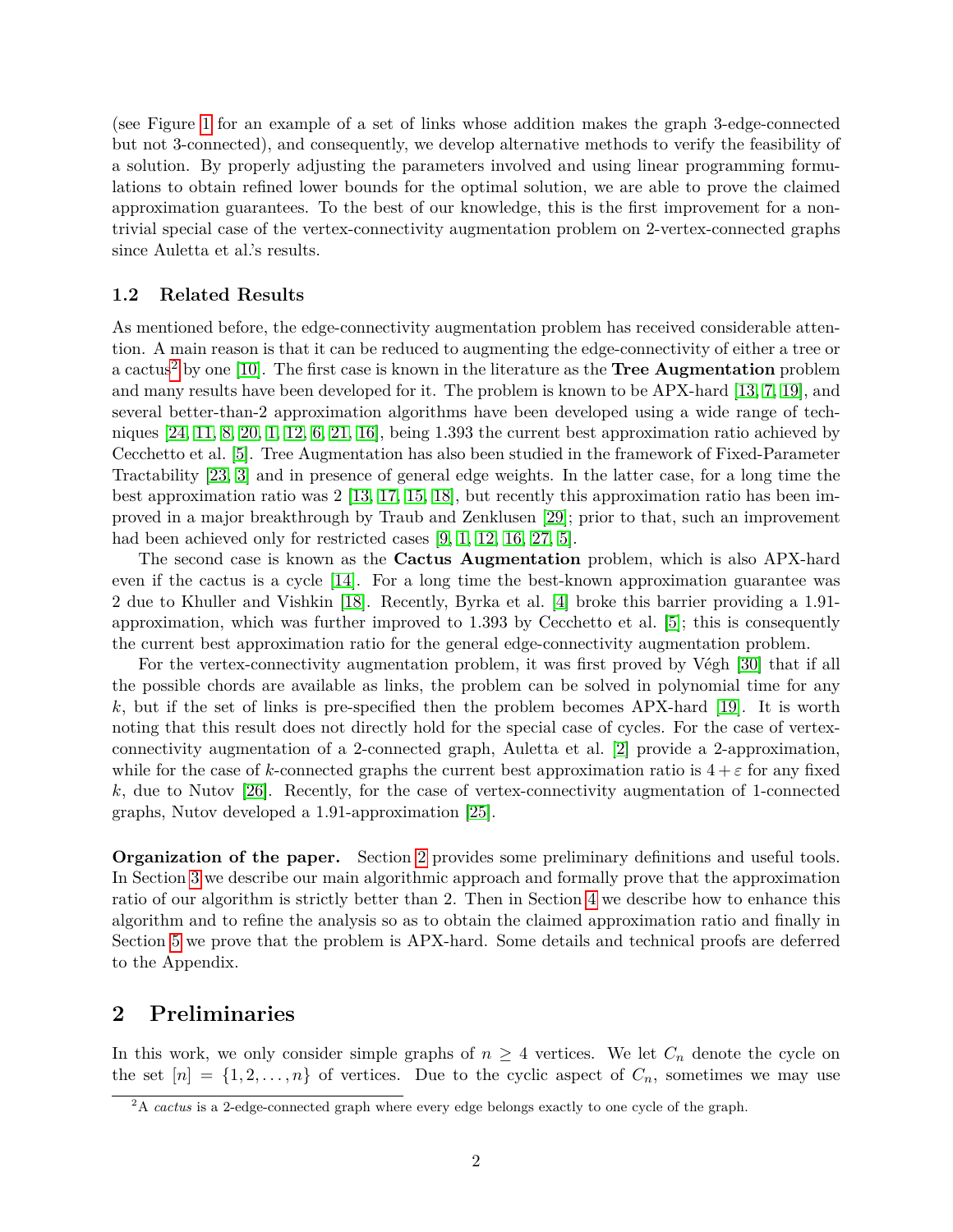*n* + 1 and 0 to refer to vertices 1 and *n* respectively. A **chord** is an edge between non (cyclically) consecutive vertices of  $C_n$ . Each chord *ab* divides the cycle into two nonempty *sides*  $V_1$  and  $V_2$  so that  $V(C_n) = V_1 \cup V_2 \cup \{a, b\}$ . If *L* is a set of chords,  $V(L)$  will denote the set of vertices incident to at least one chord in *L*.

 $C_n$  is 2-connected, and consequently any graph obtained by adding chords to  $C_n$  is 2-connected as well. A *separating pair* of a 2-connected graph is a pair of vertices such that, if we remove them, the graph becomes disconnected. Thus, 3-connected graphs are exactly those 2-connected graphs without separating pairs. In what follows, a set *L* of chords is said to 3-connect the cycle if  $C_n \cup L$ is 3-connected.

**Definition 2.** *Given a set of chords*  $S$  *of*  $C_n$  *such that*  $C_n \cup S$  *is* 3*-connected, the goal of the cycle vertex-connectivity augmentation (cycle VCA) problem is to find a set*  $S' \subseteq S$  *of minimum size that* 3-connects the cycle. We say that  $(C_n, S)$  is an instance of cycle VCA.

We reserve the word *link* to refer to chords in *S*. Sets of links that 3-connect the cycle are feasible solutions for **cycle VCA**. We start by introducing some required concepts to characterize these feasible solutions.

**Definition 3.** Let a, b, c, d be distinct vertices in  $C_n$  satisfying  $a < b$  and  $c < d$  (in the standard *ordering of*  $[n]$ *). We say that a chord ab crosses cd if*  $c < a < d < b$  *or*  $a < c < b < d$ *.* 

Equivalently, *ab* and *cd* cross if and only if *c* and *d* are on different sides of *ab* (chords sharing a vertex do not cross). This definition is actually natural: If we draw  $C_n$  in the plane as a circle, and *ab* and *cd* as straight open-ended line segments, then *ab* crosses *cd* if and only if the associated segments intersect.

<span id="page-3-0"></span>**Lemma 4.**  $S' \subseteq S$  *is feasible for* **cycle VCA** *if and only if every chord of*  $C_n$  *is crossed by some link of*  $S'$ . As a consequence, if  $S'$  is a feasible solution, then every vertex of the cycle must be *incident to some link and*  $|S'| \geq n/2$ *.* 

*Proof.* The first claim follows since a chord of  $C_n$  is a separating pair of  $C_n \cup S'$  if and only if it is not crossed by any link of  $S'$ . For the second claim, notice that for each vertex  $j$  there must be a link crossing the chord defined by vertices  $(j - 1)$  and  $(j + 1)$ ; since this link is incident to *j*, *S'* must be an edge-cover and the bound follows.  $\Box$ 

Since any set of links containing a feasible solution is feasible, it makes sense to study minimal feasible solutions. A theorem by Mader [\[22\]](#page-19-13) states that every cycle *Z* of a *k*-connected graph *G* that is formed by critical-edges (i.e., edges *e* such that *G* − *e* is not *k*-connected) contains a vertex whose degree in *G* is *k*. This can be translated into the following useful property.

<span id="page-3-1"></span>**Lemma 5.** *Every minimal solution*  $S'$  *for* **cycle VCA** *is acyclic and thus has size at most*  $n - 1$ *. In particular, every minimal set that* 3*-connects the cycle defines a* 2*-approximate solution for this problem.*

*Proof.* Let  $C'$  be a cycle in a minimal solution  $S'$ . As all the vertices incident to  $C'$  have degree equal to four in  $C_n \cup S'$ , Mader's theorem above implies that at least one link of  $C'$  is not critical, contradicting the minimality of *S*<sup> $\prime$ </sup>. Consequently *S*<sup> $\prime$ </sup> is acyclic, and hence its size is at most *n* − 1. Thanks to Lemma [4,](#page-3-0) the optimum solution has size at least  $n/2 \geq |S'|/2$  and thus S' is a 2approximate solution for our problem. П

Lemma [5](#page-3-1) suggests a simple greedy 2-approximation algorithm: Initialize S' as S, and as long as there exists a link *e* such that  $S' - e$  is feasible, remove *e* from  $S'$ . The resulting set  $S'$  is a minimal solution and hence a 2-approximate solution.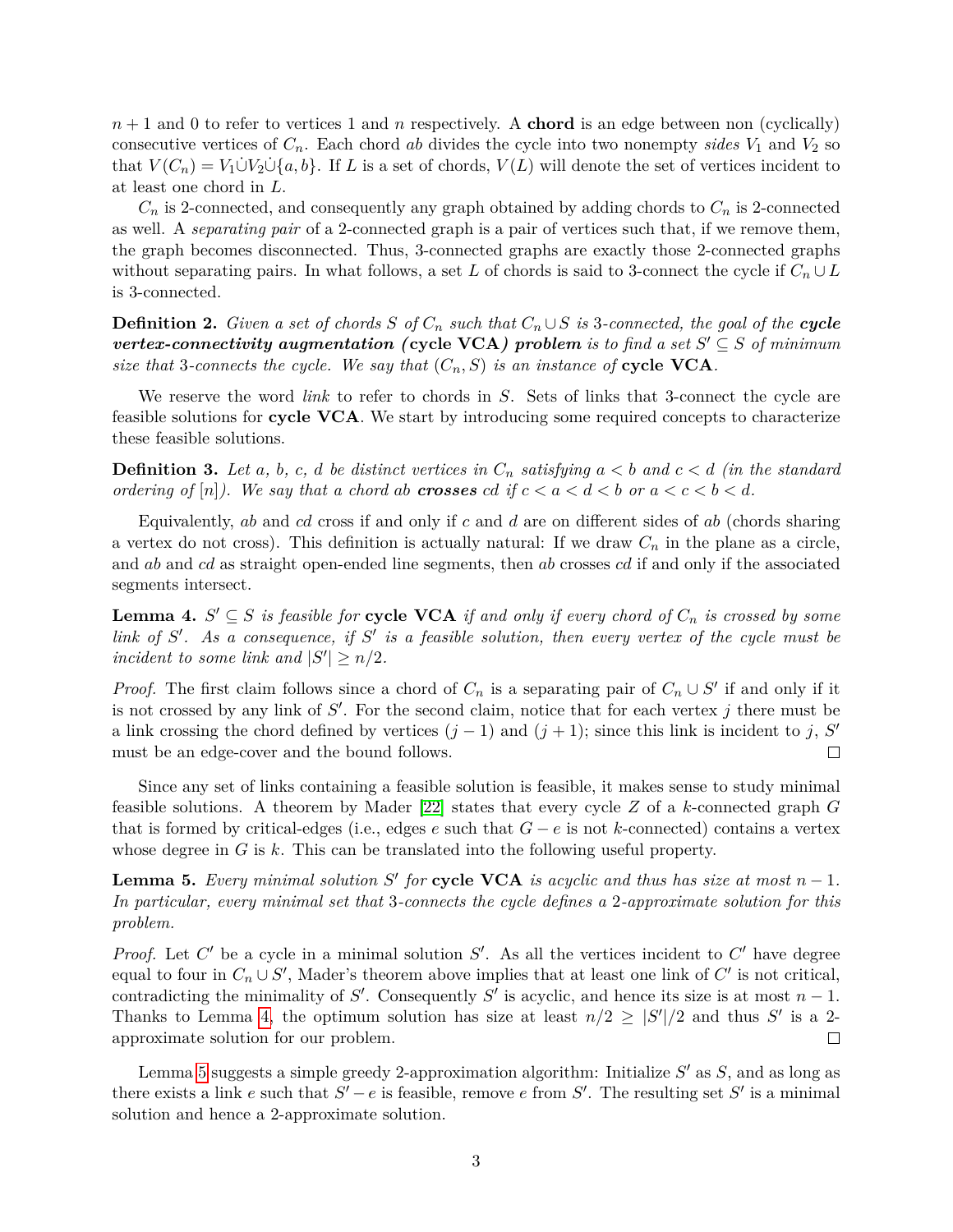<span id="page-4-0"></span>

Figure 1: **Left:** Two circle components in blue and red. With respect to the blue component, vertices 2*,* 3*,* 4*,* 5 and 6 are internal, vertices 1 and 7 are border and the remaining vertices are external; with respect to the red component, vertices 8 and 9 are internal while vertices 7 and 10 are border. The sequence *bac* is an example of a link path between 5 and 2. **Right:** The associated circle graph. Notice that it is not connected as, for instance, vertices 1 and 7 form a separating pair.

#### <span id="page-4-1"></span>**2.1 Circle components**

The previous 2-approximation was built in a top-down way, i.e., deleting links from a feasible solution. In order to obtain a better approximation ratio, we will instead build solutions in a bottom-up way. For that purpose, we use the concept of *circle components* (see Figure [1\)](#page-4-0).

**Definition 6.** *[\[28\]](#page-20-3) The circle graph defined by a set of chords L is the graph with vertex set L, where two chords are adjacent if and only if they cross.*

**Definition 7.** *A circle component* is a set of links  $L \subseteq S$  such that the circle graph defined by *L* is connected. A **link path** from vertex a to vertex b is a sequence  $e_1e_2...e_k$  of links such that a *is an endpoint of*  $e_1$ , *b is an endpoint of*  $e_k$  *and each link crosses the next one in the sequence.* 

Observe that if L is a circle component, then for every  $a, b \in V(L)$  there is a link path in L from *a* to *b* (see Figure [1\)](#page-4-0). The next technical definition provides further useful concepts we will use along this work.

**Definition 8.** Let L be a circle component and  $V(L) = \{v_1, v_2, \dots, v_{|V(L)|}\}\$  such that  $v_1 < v_2 <$  $\cdots$   $\lt v_{|V(L)|}$  in the cycle. We say that  $v_i, v_{i+1}$  (indices considered modulo  $|V(L)|$ ) are consecutive *in*  $V(L)$ .

*Chords between non-consecutive vertices of*  $V(L)$  *are called internal chords of*  $L$ *<i>. Chords between consecutive vertices in*  $V(L)$  *are called border chords. Vertices of*  $V(L)$  *incident to some border chord are called border vertices and the rest of the vertices of V* (*L*) *are called internal vertices. The vertices outside*  $V(L)$  *are called external vertices.* 

Notice that an internal chord of *L* may connect two internal vertices, one internal vertex and a border vertex or even two border vertices (if they are incident to different border chords). We also say that *L* crosses a chord *ab* of  $C_n$  if some link  $e \in L$  crosses *ab*.

The following lemma contains the main characterization of feasibility we will use along this work.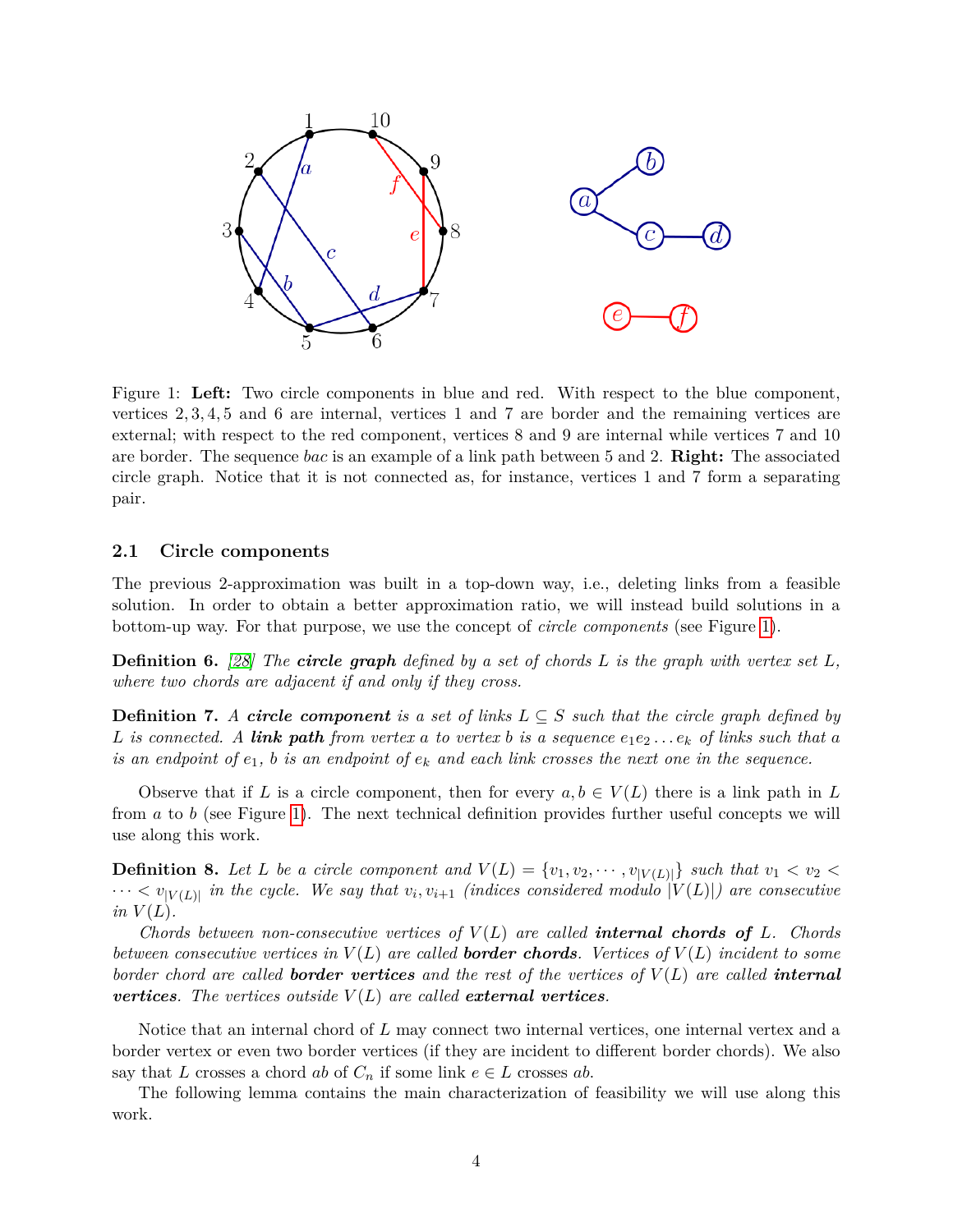<span id="page-5-1"></span>**Lemma 9.** Let  $S' \subseteq S$  be an edge-cover of  $C_n$ . The set  $S'$  is a feasible solution for **cycle VCA** if and only if  $S'$  is a circle component.

We need first the following technical lemmas.

<span id="page-5-0"></span>**Lemma 10.** Let ab and cd be chords of  $C_n$  and  $W = e_1 \dots e_k$  be a link path from a to b. If ab *crosses cd then there is some chord in W that crosses cd.*

*Proof.* Let  $V_1$  and  $V_2$  be the sets of vertices of  $C_n$  on each side of the chord *cd*, so that  $a \in V_1$  and *b* ∈ *V*<sub>2</sub>. Observe also that *V*<sub>1</sub> ∪ {*c, d*} is an interval in the cycle with extremes *c* and *d*. Let  $e_i$  be the first chord in *W* with at least one endpoint in  $V_2$  (this link exists since  $e_k$  has one endpoint in *V*<sub>2</sub>). If  $i = 1$  then  $e_1$  crosses *cd*, so assume  $i \geq 2$ . Since the endpoints of  $e_{i-1}$  are in  $V_1 \cup \{c, d\}$ which is an interval, one of the sides of  $e_{i-1}$  is fully contained in  $V_1$ . Therefore, as  $e_{i-1}$  crosses  $e_i$ , one endpoint of  $e_i$  is also in  $V_1$ . We conclude that  $e_i$  has one endpoint in each side of *cd* and so  $e_i$ crosses *cd*.  $\Box$ 

<span id="page-5-2"></span>**Lemma 11.** *Let L be a circle component and ab a chord. L crosses ab if and only if (1) ab is an internal chord of L or (2) ab crosses some border chord cd of L.*

*Proof.* We proceed by cases depending on *ab*.

**Case 1:** *ab* **is an internal chord of L.** Let  $V_1$  and  $V_2$  be the two sides defined by *ab*. Since *ab* is internal,  $V(L)$  has vertices on both sides, so let  $c \in V(L) \cap V_1$ ,  $d \in V(L) \cap V_2$  and W be a link path in *L* from *c* to *d*. Since *cd* crosses *ab*, we conclude by using Lemma [10](#page-5-0) that there exists a link of  $W \subseteq L$  that crosses *ab*.

**Case 2:** *ab* **crosses some border chord** *cd* **of** *L***.** Let *W* be a link path in *L* from *c* to *d*. By Lemma [10,](#page-5-0) some link in this path must cross *ab*.

**Case 3:** *ab* **is a border chord of** *L* Since *a* and *b* are consecutive in *L* there is no link in *L* with an extreme in one of the sides of *ab* and so *L* does not cross *ab*.

**In any other case.** At least one extreme (say *a*) of the chord is external to *L*. Starting from *a*, let *c* (respectively *d*) be the first vertex of  $V(L)$  that we encounter going clockwise (respectively counterclockwise) along the cycle. Then *cd* is a border chord of *L*. Let *V*<sup>1</sup> be the side of *cd* to which *a* belongs and note that  $V_1 \cap V(L) = \emptyset$ . Since *ab* does not cross *cd* (see case 2), we conclude that *b* is in the interval  $V_1 \cup \{c, d\}$ . Therefore, one side of *ab* is completely contained in  $V_1$ , and thus this side does not contain any vertex of  $V(L)$ . It follows that no link in L crosses ab.  $\Box$ 

We now have all the ingredients to prove Lemma [9.](#page-5-1)

*Proof of Lemma [9.](#page-5-1)* Suppose that  $S'$  is a circle component. Due to Lemma [4,](#page-3-0) every chord *ab* of  $C_n$ is internal for  $S'$ , and thus, by Lemma [11,](#page-5-2)  $ab$  is crossed by some link in  $S'$ . Lemma [4](#page-3-0) implies that  $S'$  is feasible for **cycle VCA**.

For the converse, let S' be a feasible solution of **cycle VCA**. Suppose by contradiction that the circle graph  $G'$  of  $S'$  is not connected and let  $L$  be a connected component of  $G'$ . Note that  $L$ cannot be a singleton, since if  $L = \{ab\}$  then by hypothesis there exists some chord of  $S'$  crossing ab, and so  $L$  would not be maximally connected in  $G'$ . It follows that  $L$  is a circle component.

Suppose first that *L* has a border chord  $ab$ . By Lemma [11,](#page-5-2) *L* does not cross  $ab$ . Since  $S'$  crosses *ab*, there exists some link  $cd \in S' \setminus L$  such that *cd* crosses *ab*. Lemma [11](#page-5-2) then implies that  $L \cup \{cd\}$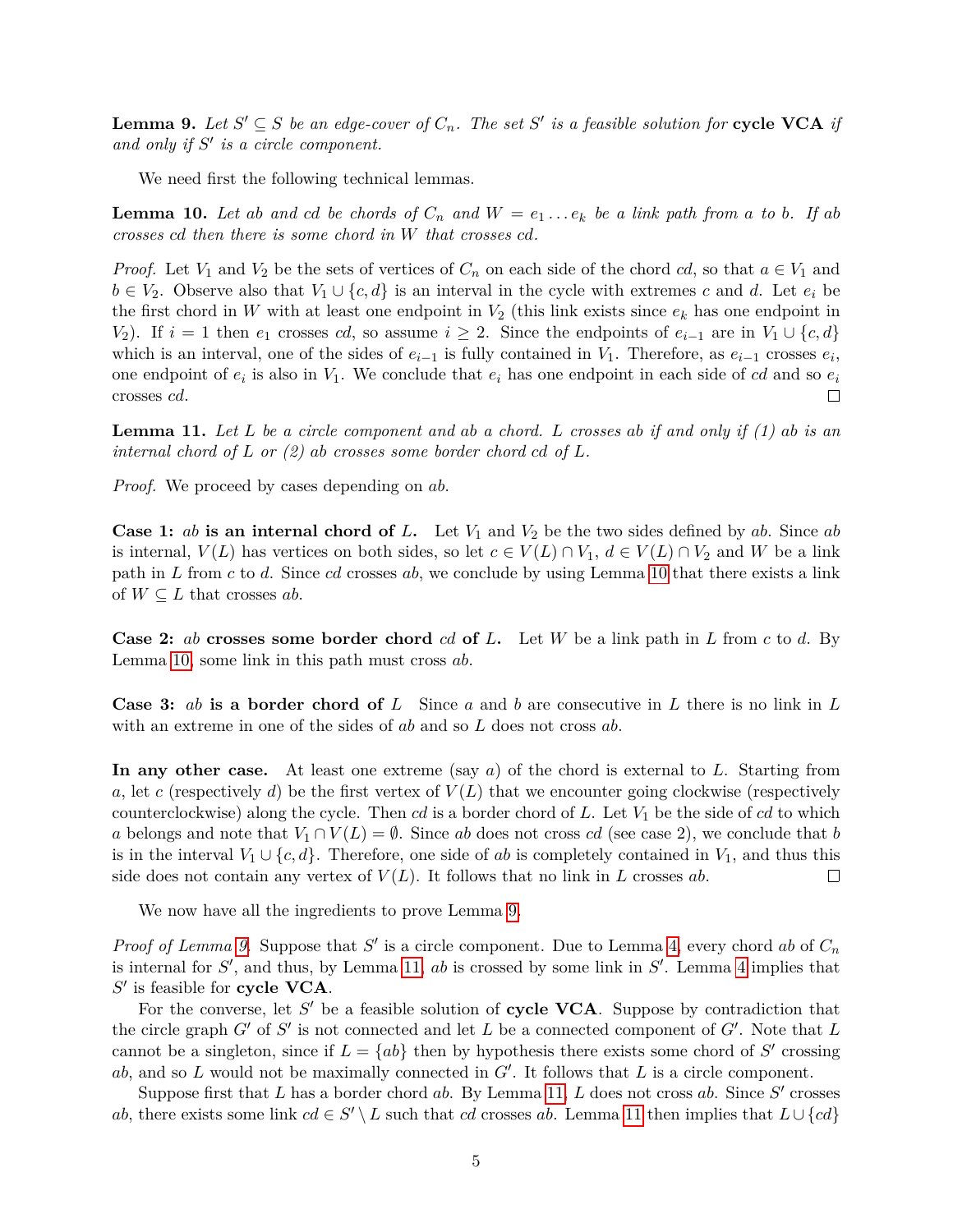is also a circle component, contradicting the maximality of *L*. We conclude that all chords with endpoints in  $V(L)$  are internal chords of L. The only way for this to happen is that  $V(L) = [n]$ . But then, every chord of the cycle is internal to *L*. In particular, any  $cd \in S'$  is crossed by *L*, and by maximality of *L*,  $cd \in L$ . We conclude that  $S' = L$  and so  $S'$  is a circle component.  $\Box$ 

### <span id="page-6-2"></span>**2.2 Minimal completions**

Another tool we will make use of along this work is a procedure to turn a set of circle components into a feasible solution while controlling the number of extra links.

**Definition 12.** Let  $F ⊆ S$  be a set of links. We call a set  $Q ⊆ S$  a *completion* of  $F$  if  $F ∪ Q$ *is feasible for* **cycle VCA***. A minimal completion of F is a completion that is minimal for inclusion.*

We say that two circle components  $L_1$  and  $L_2$  cross if there exists  $e_1 \in L_1$  and  $e_2 \in L_2$  such that  $e_1$  crosses  $e_2$ . The main idea of our algorithm in Section [3](#page-9-0) is to build a collection  $\mathcal L$  of circle components that, roughly speaking, use few links to cover many vertices and are pairwise non-crossing; then we add a minimal completion to obtain the desired feasible solution. A similar approach has been used by Gálvez et al. for the case of edge-connectivity [\[14\]](#page-19-1), where the authors prove that any set of links can be completed by iteratively picking and contracting links so as to reduce the whole graph into a single super-node. As mentioned before, this procedure unfortunately does not work for the case of vertex-connectivity as now we require instead to merge the different circle components into a single circle component, which is in general a strictly stronger requirement. The following lemma provides a way to compute a minimal completion in the case of vertexconnectivity and also allows us to bound its size.

<span id="page-6-1"></span>**Lemma 13.** Let  $L_1, \ldots, L_k$  be  $k \geq 1$  non-crossing circle components,  $|L_i| \geq 2$  for each  $i = 1, \ldots, k$ , *and let*  $F = L_1 ∪ ⋅ ⋅ ∪ L_k$ *. Then every minimal completion*  $Q$  *of*  $F$  *uses at most*  $n-3-∑_{i=1}^k(|V(L_i)|-$ 3) *links. Furthermore, such a minimal completion can be computed in polynomial time.*

The proof consists of two steps: We first prove the claim for the simpler case of a single circle component, and then reduce the general case to this simpler one by introducing the notion of *zone graph* (see Figure [2\)](#page-7-0).

#### **Step 1. Completing a single circle-component.**

<span id="page-6-0"></span>**Lemma 14.** Let  $L \subseteq S$  be a circle component. Then, every minimal completion  $Q$  of  $L$  has size *at most*  $n - |V(L)|$ .

*Proof.* Let us first prove that there exists a completion *Q* of size  $n-|V(L)|$ . We do this by induction on  $i = n - |V(L)|$ . If  $i = 0$  then L is an edge-cover and by Lemma [9,](#page-5-1) it is already feasible, so we can set  $Q = \emptyset$ . For  $i \geq 1$  we notice that there must be a border chord *ab* of *L*. Since *S* itself is feasible, there must be a link  $cd \in S$  that crosses *ab*. Then, by Lemma [11,](#page-5-2)  $L' = L \cup \{cd\}$  is a component covering at least one more vertex than *L*. By induction, there is a completion  $Q'$ of *L'* with at most  $n - |V(L')|$  links. Then  $Q = Q' \cup \{cd\}$  is a completion of *L* satisfying that  $|Q| = |Q'| + 1 \leq 1 + n - |V(L')| \leq n - |V(L)|$ , concluding the first proof.

Now, let *Q* be a minimal completion of *L*. Consider the new instance of **cycle VCA**  $(C_n, L\cup Q)$ . In this instance, *Q* is the only completion of *L*, and then following the previous argumentation we have that  $|Q| \leq n - |V(L)|$ .  $\Box$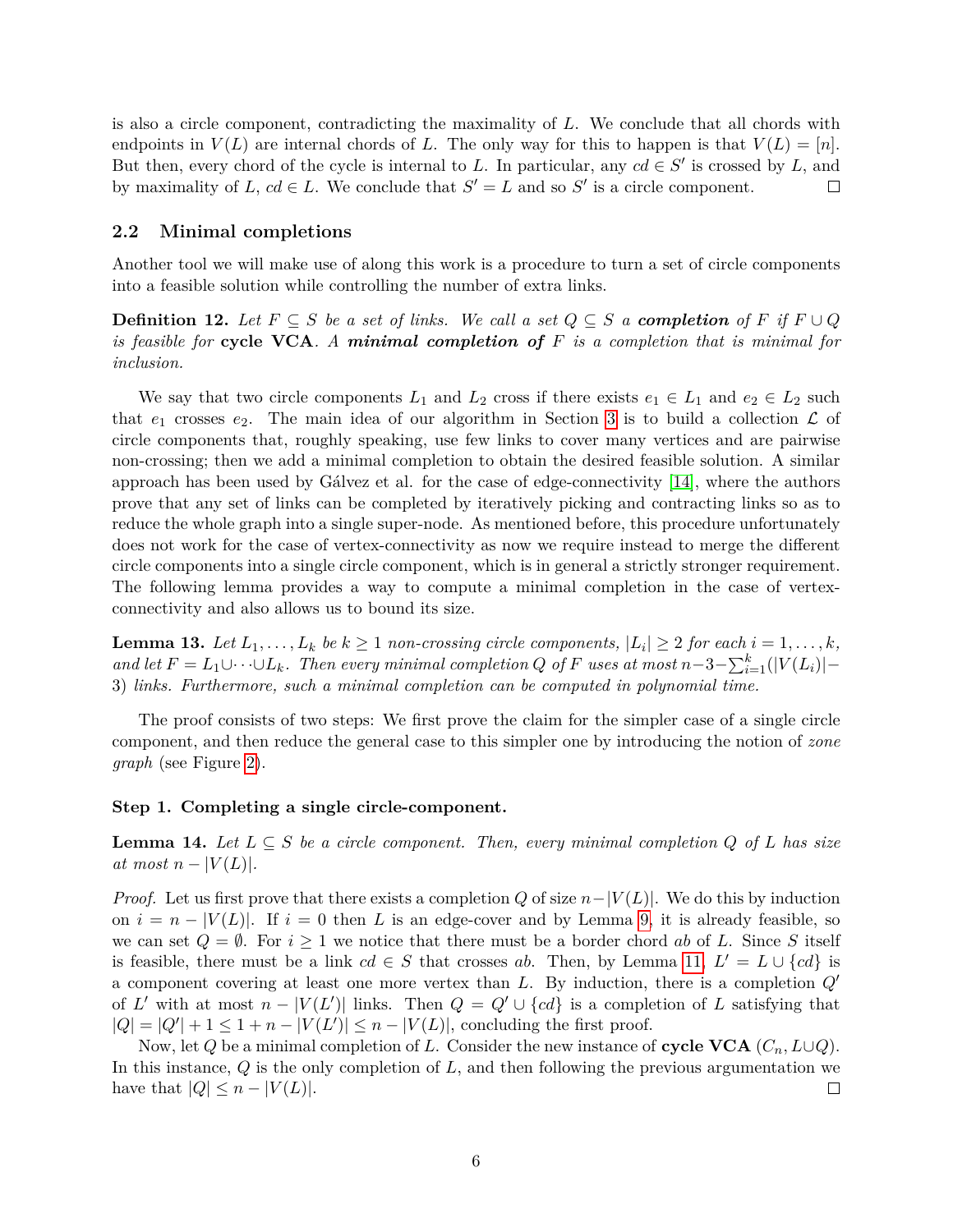<span id="page-7-0"></span>

Figure 2: **Left:** Graph with 5 components. *L*<sup>1</sup> defines 3 zones, which can have one component (*L*4) Two or more components (On the zone that includes *L*<sup>2</sup> and *L*3) and extra vertices (like the ones next to *L*3). **Right:** The corresponding Zone Graphs

It is worth noting that Lemma [14](#page-6-0) provides an alternative proof that minimal solutions are 2-approximate not relying on Mader's theorem (see Lemma [5\)](#page-3-1) as the following proposition states.

<span id="page-7-1"></span>**Proposition 15.** *Every minimal completion of a single chord has at most n* − 3 *links, and every minimal solution for* **cycle VCA** *has size at most*  $n-2$ *.* 

*Proof.* Let *Q* be a minimal completion of a single link  $\{e\}$ . Since  $Q \cup \{e\}$  is a solution for **cycle VCA**, there exists  $f \in F$  that crosses *e*. Then  $Q \setminus \{e, f\}$  is a minimal completion of the circle component  $\{e, f\}$ . Using Lemma [14,](#page-6-0) we get  $|Q| = 1 + |Q \setminus \{f\}| \leq 1 + n - |V(\{e, f\})| = 1 + n - 4 = n - 3$ .

For the second statement, we observe that if *Q* is a minimal solution for **cycle VCA** then *Q* − *e* is a minimal completion of  $\{e\}$  for any link *e* ∈ *Q*, and so by the previous paragraph  $|Q| = 1 + |Q - e| \leq n - 2.$  $\Box$ 

**Step 2. Completing a collection of arbitrary non-crossing circle components.** As mentioned before, we will relate the case of arbitrary non-crossing circle components to the case of a single circle component via the following definitions.

**Definition 16.** *The open zone defined by a border chord ab of a circle component L is the interval of vertices I*(*ab, L*) *corresponding to the side of ab that does not include any vertex of V* (*L*)*. The associated closed zone is*  $I(ab, L) \cup \{a, b\}$ *.* 

*The zone* graph *defined* by a border chord ab of a circle component *L* is the graph  $Z(ab, L, S)$ *obtained from*  $G = ([n], C_n \cup S)$  *by doing the following operations: (1) Erase all the links of*  $L$ *, (2) Add a link e between a and b, and (3) Contract all the vertices in*  $C_n \setminus (I(ab, L) \cup \{a, b\})$  *to a single vertex*  $v_0$ *.* 

In  $Z = Z(ab, L, S)$  we have removed all the loops and kept only one link from each parallel class. For every set  $Q \subseteq S$  of chords in *G*, we let  $\psi(Q)$  be the associated set of chords in *Z*, eliminating every link that becomes part of the external cycle. By this construction, we obtain a new *zone instance*  $(C_{n'}, \psi(S) \cup \{ab\})$ , associated to *ab* and *L*. Here we note that  $n' = |I(ab, L)| + 1 < n$  which follows since *L* covers at least 4 vertices.

Let  $\mathcal L$  be a collection of non-crossing circle components, and let  $L \in \mathcal L$  be a fixed one. Let  $P(L)$ be the border chords (*P* stands for perimeter) of *L*. Since they do not cross, every circle component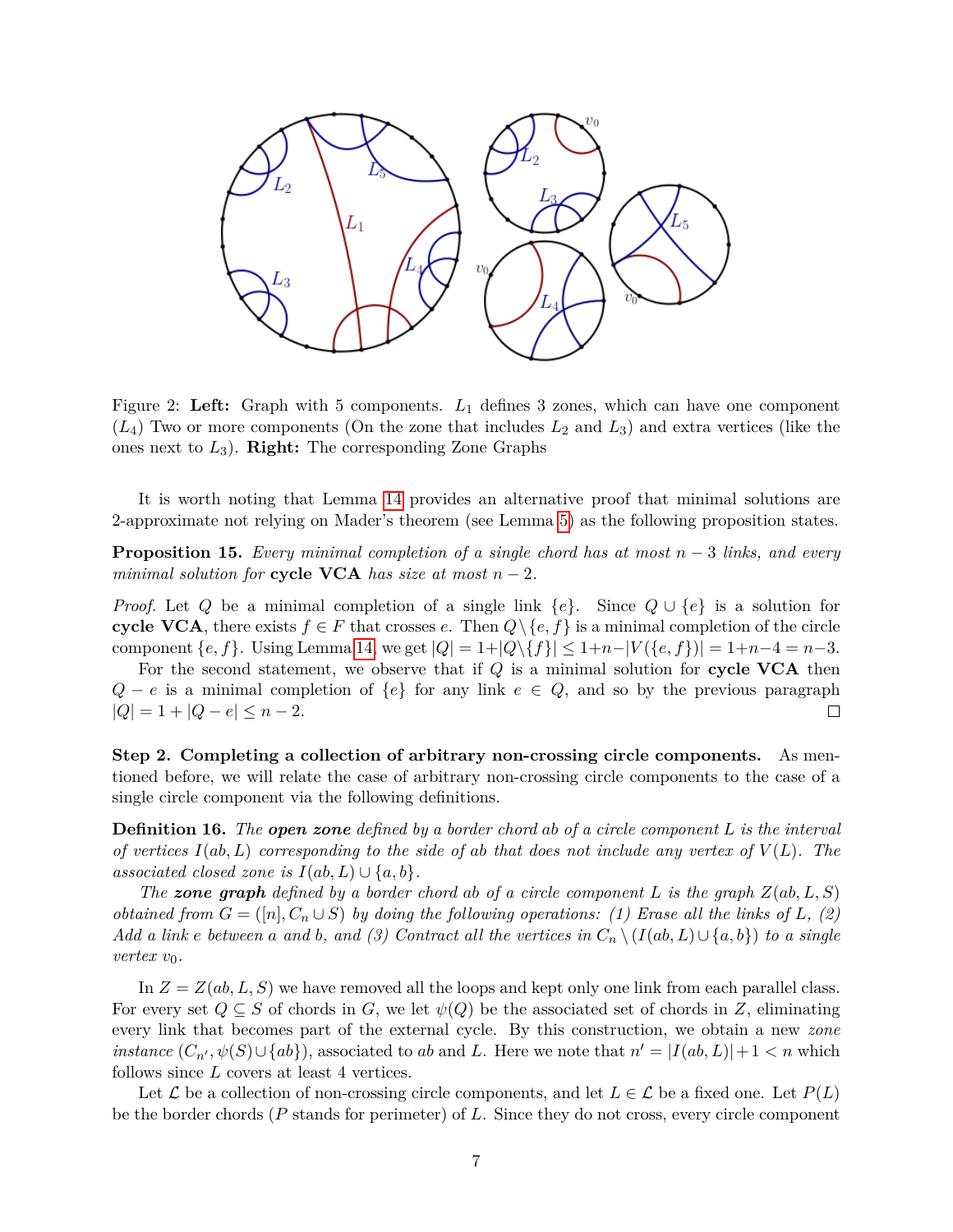$K \in \mathcal{L} \setminus \{L\}$  is completely contained in one closed zone of *L* (meaning that  $V(K)$  is a subset of the closed zone), and every closed zone of *L* may contain further components of  $\mathcal{L} \setminus \{L\}$ . For each border chord  $ab \in P(L)$ , let  $\mathcal{L}(ab, L)$  be the set of circle components in  $\mathcal{L} \setminus \{L\}$  that are in the closed zone  $I(ab, L) \cup \{a, b\}$ , and let  $F^{ab} = \bigcup_{K \in \mathcal{L}(ab, L)} K$  be the sets of links that are contained in some circle component of the closed zone  $I(ab, L) \cup \{a, b\}$ . We can then prove the following.

<span id="page-8-0"></span>**Lemma 17.** *Let*  $Q \subseteq S$  *be a set of links. If*  $Q$  *is a completion of*  $F^{ab} \cup L$  *in the original instance*  $(C_n, S)$ , then  $\psi(Q)$  is a completion of  $\psi(F^{ab}) \cup \{ab\}$  in the zone instance  $(C_{n'}, \psi(S) \cup \{ab\})$ . Con*versely, if*  $\psi(Q)$  *is a completion of*  $\psi(F^{ab}) \cup \{ab\}$  *in the zone instance, then*  $Q \cup F^{ab}$  *crosses all the chords of*  $C_n$  *with both extremes in*  $I(ab, L) \cup \{a, b\}$ *.* 

*Proof.* Let *Q* be a completion of *L* in the original instance and let *cd* be a chord in  $C_{n'}$ . If both *c* and *d* are uncontracted vertices (i.e., they are in the closed zone  $I(ab, L) \cup \{a, b\}$ ), then they are not crossed by *L* in the original instance, and so they must be crossed by some link  $e \in Q \cup F^{ab}$ . Therefore, the respective  $\psi(e) \in \psi(Q) \cup \psi(F^{ab})$  crosses *cd* in the zone instance. On the other hand, if one of the vertices of the chord *cd* is *v*0, then *cd* is crossed by *ab*. In any case, *cd* is crossed by  $\psi(Q) \cup \psi(F^{ab}) \cup \{ab\}.$ 

For the converse, suppose that  $\psi(Q)$  is a completion of  $\psi(F^{ab}) \cup \{ab\}$  in the zone instance. We notice that all the vertices in  $I(ab, L) \cup \{a, b\}$  are uncontracted vertices. Then for every chord *cd* in  $C_n$  between two vertices in that set, there is a link  $f'$  in  $\psi(Q) \cup \psi(F^{ab})$  that crosses the chord in *C*<sub>*n*</sub><sup>*i*</sup>. Any link  $f \in Q \cup F^{ab}$  with  $\psi(f) = f'$  crosses the chord *cd* in the original instance.  $\Box$ 

We can now proceed with the proof of Lemma [13](#page-6-1)

*Proof of Lemma [13.](#page-6-1)* We will prove the claim by induction on *n*. Let *Q* be a minimal completion of  $F = L_1 \cup \cdots \cup L_k$ . The case  $n = 4$  holds trivially since in that case  $k = 1$  and  $L_1$  covers all the vertices and so  $\emptyset$  is the sought minimal completion.

Consider a border chord  $ab \in P(L_1)$ . Lemma [17](#page-8-0) guarantees that  $\psi(Q)$  is a completion of  $\psi(F^{ab}) \cup \{ab\}$  in the associated zone instance.

Therefore,  $\psi(Q) \cup \{ab\}$  is a completion of  $\psi(F^{ab})$  in the same zone instance. So, there is a subset  $Q'_{ab} \subseteq Q$  with  $|Q'_{ab}| = |\psi(Q'_{ab})|$  such that either  $\psi(Q'_{ab})$  or  $\psi(Q'_{ab}) \cup \{ab\}$  are minimal completions of  $\psi(F^{ab})$  in that zone instance (in any case,  $Q'_{ab}$  has size at most that of a minimal completion of  $\psi(F_{ab})$  in the zone graph).

We have two cases here: let us consider first the case in which  $\mathcal{L}(ab, L_1)$  is non-empty. Recall that the zone instance has  $n_{ab} < n$  vertices, so we can apply the induction hypothesis to the zone instance and obtain that

$$
|Q'_{ab}| \le n_{ab} - 3 - \sum_{J \in \mathcal{L}(ab, L_1)} (|V(J)| - 3) = |I(ab, L_1)| - \sum_{J \in \mathcal{L}(ab, L_1)} (|V(J)| - 3|).
$$

In the complementary case when  $\mathcal{L}(ab,L_1)$  and  $F^{ab}$  are empty, i.e. when there are no components in the zone defined by *ab*, we have that  $\psi(Q)$  is a completion of a single link  $\{ab\}$  in the zone instance, and so there is a set  $Q'_{ab} \subseteq Q$  with  $|Q'_{ab}| = |\psi(Q'_{ab})|$  such that  $\psi(Q'_{ab})$  is a minimal completion of  $\{ab\}$ . By Proposition [15,](#page-7-1)  $|Q'_{ab}| = |\psi(Q'_{ab})| = n_{ab} - 3 = |I(ab, L_1)| = |I(ab, L_1)| \sum_{J \in \mathcal{L}(ab, L_1)} (|V(J)| - 3)$  since the sum is empty.

Define  $Q' = \bigcup_{ab \in P(L_1)} Q'_{ab}$ . We claim that  $Q'$  is a completion of  $F = L_1 \cup \cdots \cup L_k$  in the original instance. Indeed, let *cd* be an arbitrary chord of the cycle  $C_n$  and let us prove that  $Q' \cup F$  crosses it. If *cd* is crossed by *L*<sup>1</sup> then we are done, so assume that it is not crossed by it. By Lemma [11,](#page-5-2) *cd* is neither an internal chord of *L*<sup>1</sup> nor it is a chord that crosses some border chord of *L*1. The only possibility left is that *cd* connects two vertices in  $I(ab, L_1) \cup \{a, b\}$  for some border chord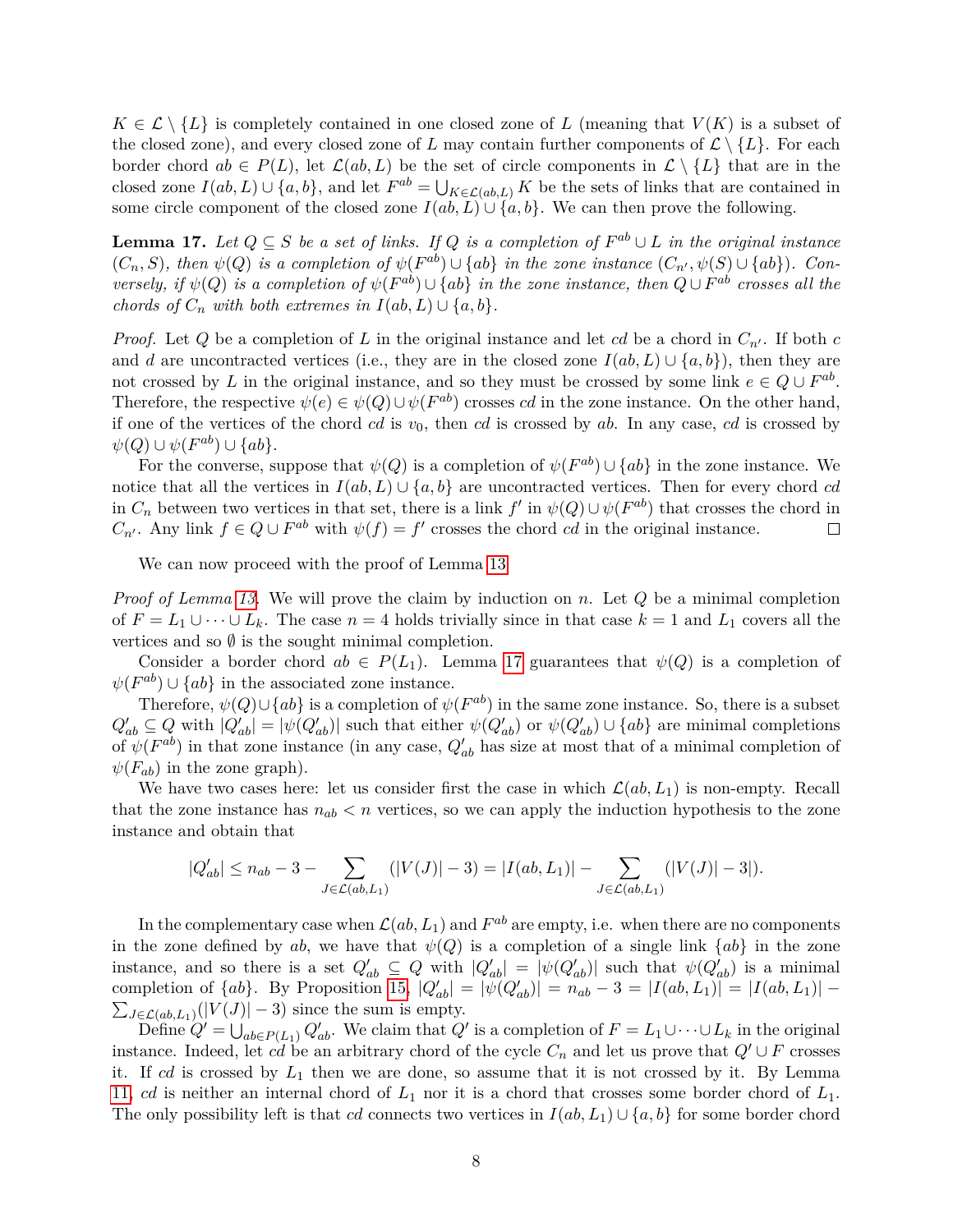*ab* ∈ *P*(*L*<sub>1</sub>). Lemma [17](#page-8-0) implies that *cd* is crossed by a link in  $Q'_{ab} \cup F^{ab} \subseteq Q' \cup F$  and thus the claim is fulfilled.

Finally, as  $Q' \subseteq Q$  and  $Q$  is a minimal completion of  $F$ , we must have that  $Q' = Q$ . Using the bounds above and the fact that the open zones  $\{I(ab, L_1): ab \in P(L_1)\}\)$  form a partition of  $[n] \setminus V(L_1)$ , we get that

$$
|Q| \leq \sum_{ab \in P(L_1)} |Q'_{ab}| \leq \sum_{ab \in P(L_1)} (|I(ab, L_1)| - \sum_{J \in \mathcal{L}(ab, L_1)} (|V(J)| - 3))
$$
  
=  $(n - |V(L_1)|) - \sum_{J \in \mathcal{L} \setminus \{L_1\}} (|V(J)| - 3) = n - 3 - \sum_{J \in \mathcal{L}} (|V(J)| - 3).$ 

 $\Box$ 

In what follows we will provide a method to compute a partial solution with good enough guarantees so as to apply Lemma [13](#page-6-1) and complete it. Efficient choices of links will be prioritized in this first phase in order to obtain an approximation ratio better than 2.

# <span id="page-9-0"></span>**3 Local Search Algorithm**

In this section we present our main algorithmic approach for **cycle VCA**. Let us first define special sets of links which will be fundamental for our algorithm.

**Definition 18.** Let  $F \subseteq S$  be a set of links. We say that F is **singleton-free** if the circle graph  $G'$  of  $F$  has no isolated vertices (singletons). The connected components of  $G'$  form a family  $\mathcal L$  of *non-crossing circle components. We define the utility of F as*

$$
U(F) = -|F| + \sum_{J \in \mathcal{L}} (|V(J)| - 3).
$$

Our approach is to initially find singleton-free sets in an increasing way (i.e., by only adding links) whose utility is high with respect to some increasing parameter (e.g. the number of covered vertices). As the following lemma shows, high utility sets indeed provide solutions with improved approximation guarantees.

<span id="page-9-1"></span>**Lemma 19.** *If*  $Q$  *is a minimal completion of a singleton-free set*  $F$ *, then*  $Q \cup F$  *is a solution for* **cycle VCA** with at most  $n-3-U(F)$  links.

*Proof.* By Lemma [13,](#page-6-1) *Q* has size at most  $n - 3 - \sum_{J \in \mathcal{L}} (|V(J)| - 3) = n - 3 - |F| - U(F)$ , and so  $|Q| + |F| \leq n - 3 - U(F).$ 

For any given  $\alpha \in (1/2, 1]$  and any fixed step size  $N_{\text{max}} \in \mathbb{N}$ , we define the following Local Search algorithm which works in two phases: in the first phase, it constructs a singleton-free set of links *F* by adding at most  $N_{\text{max}}$  links at a time and ensuring that, in each iteration, the marginal utility gain is at least  $(1 - \alpha)$  times the number of newly covered vertices. More in detail, the algorithm adds links in the first phase as long as the set F under construction is not  $(\alpha, N_{\text{max}})$ -critical as defined below.

**Definition 20.** *Let*  $\alpha \in (1/2, 1]$  *and let*  $N_{\text{max}} \in \mathbb{N}$ . A singleton-free set  $F \subseteq S$  will be called  $(\alpha, N_{\text{max}})$ -critical if there is no set  $K \subseteq S \backslash F$  of size at most  $N_{\text{max}}$  such that  $F \cup K$  is singleton-free  $\{and\ U(F\cup K) - U(F) \geq (1-\alpha)|V(F\cup K) \setminus V(F)|\}.$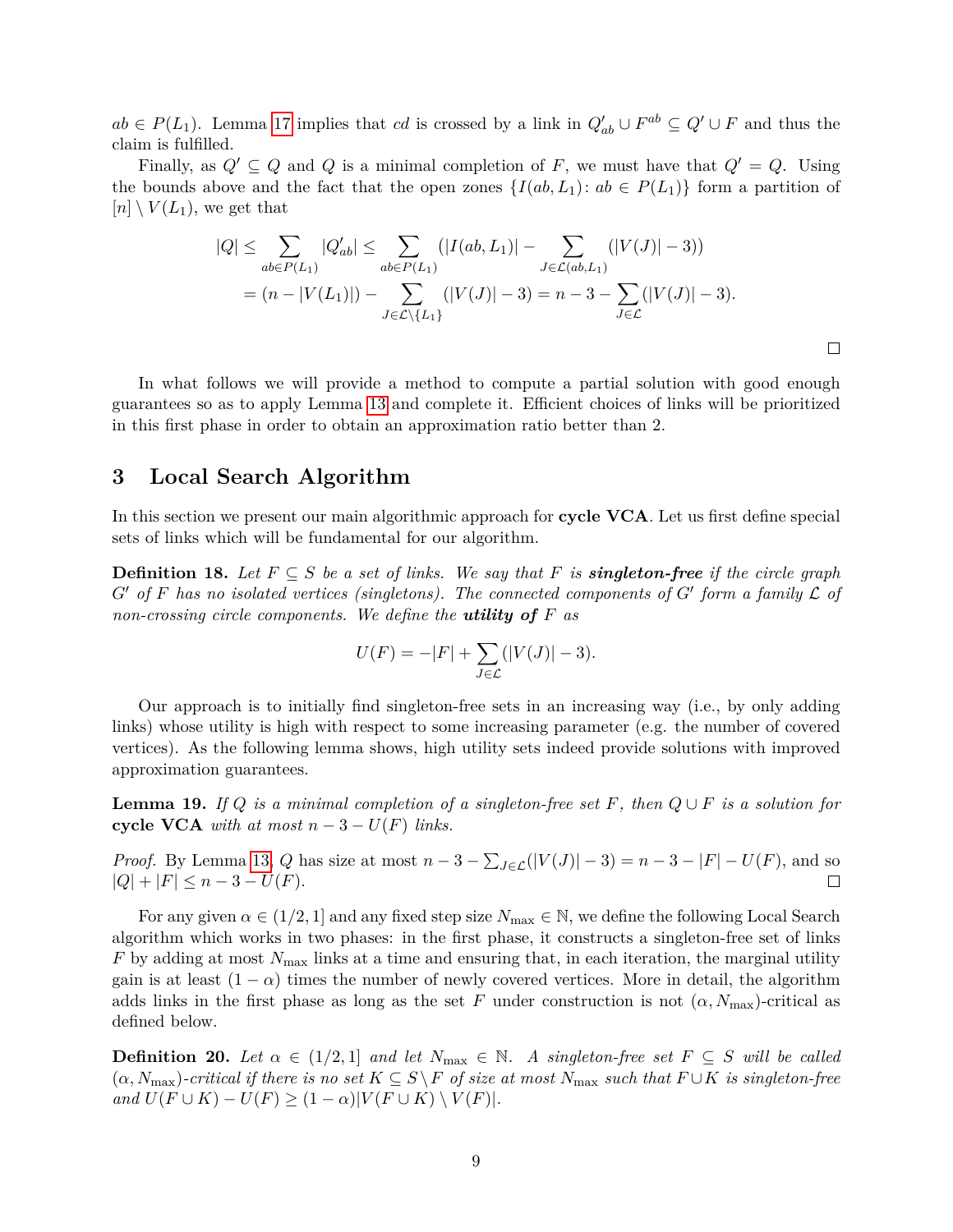<span id="page-10-0"></span>

7: Return (*Q, F*)

Notice that at the end of the first phase, the utility of *F* is at least  $(1-\alpha)|V(F)|$ . In the second phase, the algorithm finds a minimal completion *Q* of *F* and returns the pair  $(Q, F)$ . The set  $Q \cup F$ is the solution proposed. See Algorithm [1.](#page-10-0)

To gain some intuition about the algorithm, suppose that at one iteration of Phase 1, the algorithm finds a set K of at most  $N_{\text{max}}$  links to add to the current solution F. Let  $\mathcal L$  be the current circle components of *F*. The simplest case is when the set *K* crosses exactly one circle component  $L \in \mathcal{L}$  and  $V(K)$  does not intersect any other component of  $\mathcal{L}$ . In this case, the marginal utility  $gain U(F \cup K) - U(F)$  is simply  $-|K| + |V(L \cup K) \setminus V(L)| = -|K| + |V(F \cup K) \setminus V(F)|$ . So, the algorithm adds *K* to *F* as long as  $-|K| + |V(F \cup K) \setminus V(F)| \ge (1 - \alpha)|V(F \cup K) \setminus V(F)|$ , or equivalently if the ratio from the number of new links *K* to the number of new covered vertices  $|V(F \cup K) \setminus V(F)|$  is at most  $\alpha$ . So, the algorithm only adds sets K of links that cover new vertices with few links.

The intuition behind adding sets *K* that cross (or touch) more than one component is more difficult to grasp, but as a general rule, connecting more components yields larger marginal utility gains. The following lemma provides a bound on the size of the returned solution with respect to the number of nodes covered by links from Phase 1.

<span id="page-10-1"></span>**Lemma 21.** *For any fixed N*max *and α, the Local Search algorithm runs in polynomial time and returns a pair*  $(Q, F)$  *such that*  $Q \cup F$  *is feasible for* **cycle VCA** and  $|Q \cup F| \leq n-3-(1-\alpha)|V(F)|$ .

*Proof.* Let  $s = |S|$ . Every iteration of the first phase may be achieved by trying all  $s^{O(N_{\max})}$  possible subsets of  $S \backslash L$  of size at most  $N_{\text{max}}$ , hence taking polynomial time. Finding a minimal completion *Q* can also be done in polynomial time by iteratively removing links from *S* \*F* that are not needed.

Let q be the number of iterations of the first phase and let  $F_i$  be the set  $F$  at the end of the *i*-th iteration (using  $F_0 = \emptyset$ ). Then, by a telescopic sum and using the fact that  $V(F_{i-1}) \subseteq V(F_i)$ for each *i*, we have

$$
U(F) = \sum_{i=1}^{q} U(F_i) - U(F_{i-1}) \ge (1 - \alpha) \sum_{i=1}^{q} |V(F_i) \setminus V(F_{i-1})| = (1 - \alpha)|V(F)|.
$$
  
19.  $Q \cup F$  is feasible and has size at most  $n - 3 - (1 - \alpha)|V(F)|$ .

By Lemma [19,](#page-9-1)  $Q \cup F$  is feasible and has size at most  $n - 3 - (1 - \alpha)|V(F)|$ .

Roughly speaking, using that the optimal solution has size at least *n/*2 (by Lemma [4\)](#page-3-0) the previous lemma guarantees good approximation factors as long as |*V* (*F*)| is large enough (where *F* is the  $(\alpha, N_{\text{max}})$ -critical set at the end of Phase 1). On the other hand, we will prove that whenever  $|V(F)|$  is small there are stronger lower bounds on the size of the optimal solution (see Figure [3\)](#page-11-0).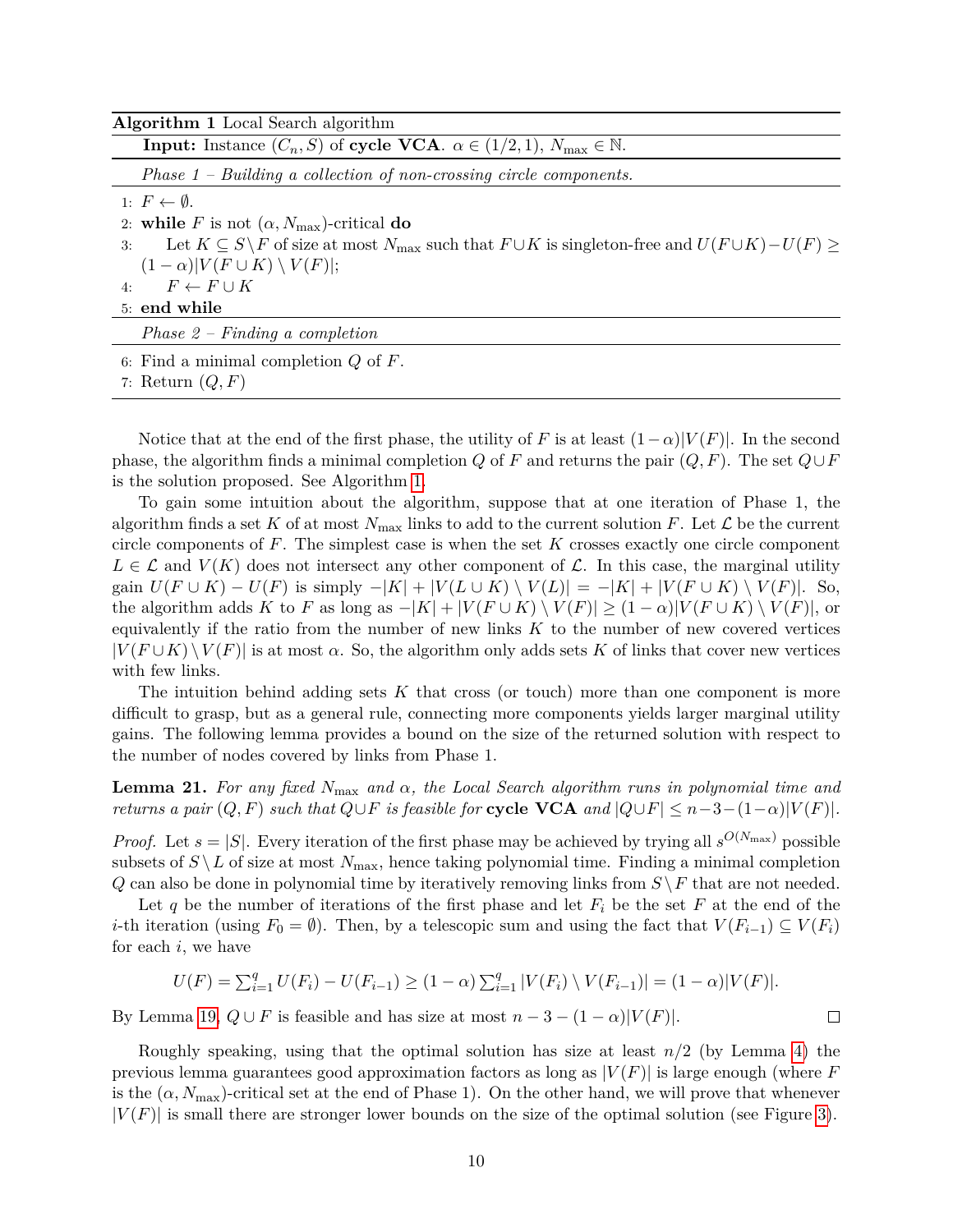<span id="page-11-0"></span>

Figure 3: Depiction of cases arising when applying the Local Search algorithm. Blue links correspond to F while orange links correspond to a minimal completion. Left: When  $|V(F)|$  is large, many vertices are covered by sets of links of high utility which pay for the size of the minimal completion. **Right:** When  $|V(F)|$  is small, since *F* is  $(\alpha, N_{\text{max}})$ -critical, any set of links in  $S \setminus F$ must have low utility, implying stronger lower bounds for  $|OPT|$ .

#### **3.1 Properties of Critical Sets**

Let *F* be a fixed  $(\alpha, N_{\text{max}})$ -critical set, with  $N_{\text{max}} \geq 1$  (for instance, the set *F* at the end of Phase 1 of Algorithm [1\)](#page-10-0). We also define  $V' = V(C_n) \setminus V(F)$  and the set  $\mathcal L$  of the non-crossing circle components associated to *F*. A first property we prove is that any link in  $S \setminus F$  crosses at most one component  $L \in \mathcal{L}$  and, if it does, it crosses at most one border chord of L. In particular, at least one endpoint will be in  $V(L) \subseteq V(F)$ . This intuitively implies that any relatively small set of remaining links in the instance cannot cover many vertices of the cycle and cross *F* simultaneously (as in particular at least one of the endpoints of each such link will be in  $V(L) \subseteq V(F)$ ). In what follows  $P(J)$  denotes the set of border chords of a circle component *J*, and  $P(F) := \bigcup_{J \in \mathcal{L}} P(J)$ denotes the *perimeter* of *F*.

<span id="page-11-1"></span>**Lemma 22.** *Any link*  $e \in S$  *can cross at most one chord in*  $P(F)$ *. If both endpoints of*  $e$  *are in*  $V'$ , then *e* cannot cross any chord in  $P(F)$ .

*Proof.* Suppose that *e* crosses at least one border chord in  $P(F)$ . Then, by Lemma [11,](#page-5-2) it crosses at least one circle component of  $\mathcal L$  and it can furthermore be proved that it has to cross exactly one (see Lemma [33](#page-21-0) in the Appendix). So let  $L \in \mathcal{L}$  be the component crossed by *e*.

Note that *e* can cross at most 2 border chords of *L*, and the only way for this to happen is that the extremes of *e* are outside  $V(L)$  and in different zones of *L*. In this case,  $U(F \cup \{e\}) - U(F) =$  $-1 + |V(L \cup \{e\})| - |V(L)| = 1 \ge |V(F \cup \{e\}) - V(F)| (1 - \alpha)$  which is not possible since *F* was  $(\alpha, N_{\text{max}})$ -critical.

From here, any link *e* in *S* can cross at most one chord in *P*(*F*). Furthermore, if both endpoints of *e* are in  $V'$  and *e* crosses a chord in  $P(F)$ , then it would have to cross two by the previous paragraph, which is not possible. Hence, in the latter case, *e* cannot cross any chord in *P*.  $\Box$ 

Another way to obtain lower bounds on the size of the optimal solution is to show that any maximal matching  $M \subseteq \text{OPT}[V']$  outside  $V(F)$  must be large (since they cannot induce large circle components). We will argue about the number of links required to *connect M* as specified in the following definition.

**Definition 23.** We say that a link  $e \in S$  **connects** a set of links  $X$  if  $X \cup \{e\}$  forms a circle *component.*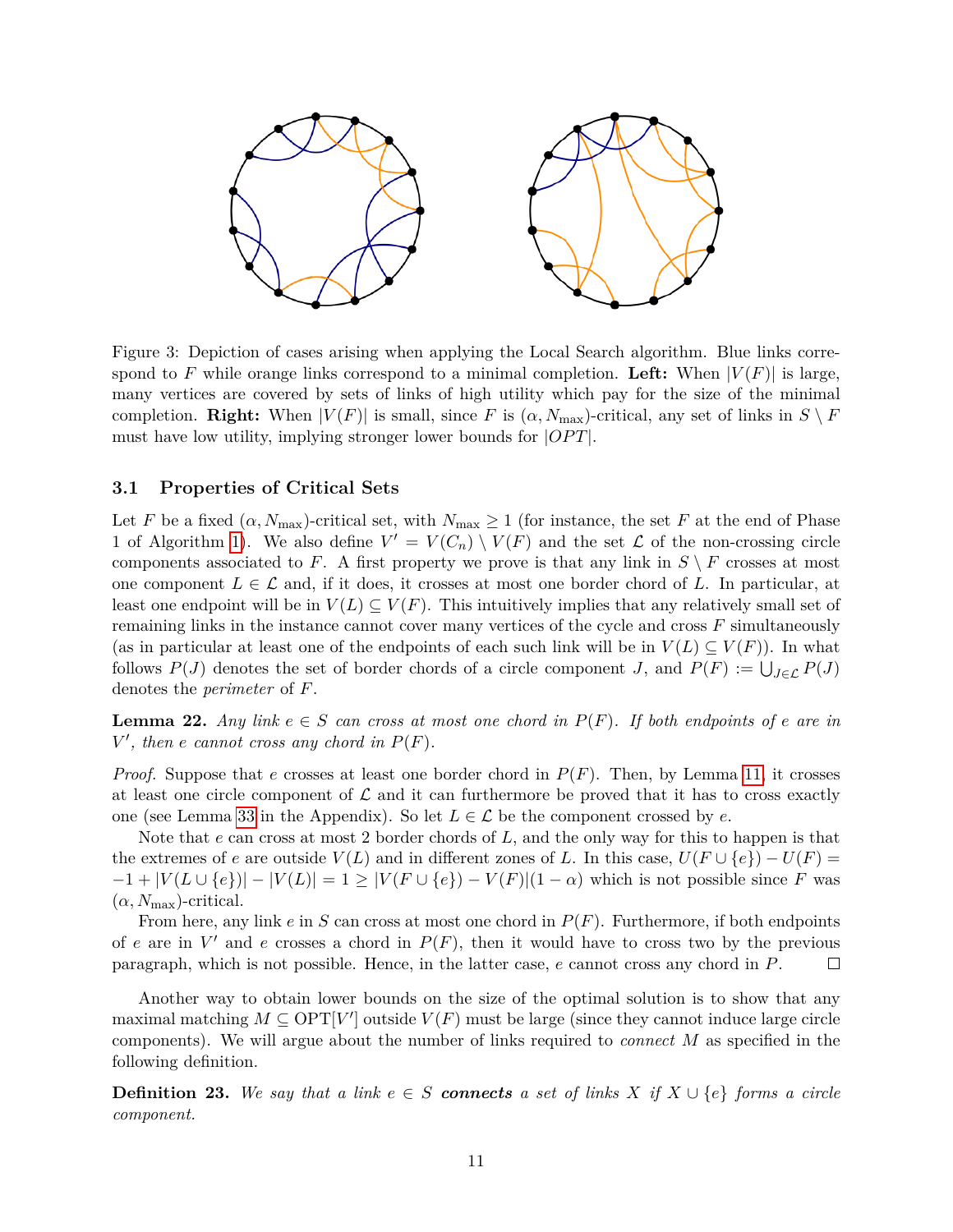Since *F* is  $(\alpha, N_{\text{max}})$ -critical, *M* must be formed by a considerable amount of circle components as mentioned before, which need to be connected so as to get a feasible solution; however, again since F is  $(\alpha, N_{\text{max}})$ -critical, each one of the links from the optimal solution required to connect these circle components cannot cross too many links from *M* simultaneously. As a consequence, the number of such links cannot be too small, providing then a lower bound on the size of the optimal solution. The following lemma formalizes this previously described intuition and provides the required bounds to analyze the performance of the algorithm.

<span id="page-12-0"></span>**Lemma 24.** *Suppose that*  $N_{\text{max}} \geq \left[ (5 - 2\alpha)/(2\alpha - 1) \right] + 1$ *. Let*  $M \subseteq S$  *be any matching consisting* of links with both endpoints in  $V' := V(C_n) \setminus V(F)$ . For any link  $e \in S \setminus (M \cup F)$ , the number of links *from M that e connects is at most* max  $\left\{0, \left[\frac{5 - 2X(e) - V_F(e) - (4 - V_M(e) - V_F(e))\alpha}{2}\right]\right\}$  $\left\{\frac{-(4-V_M(e)-V_F(e))\alpha}{2\alpha-1}\right\},\,where$  $X(e)$  is the indicator that e crosses F,  $V_M(e) = |V(\lbrace e \rbrace) \cap V(M)|$  and  $V_F(e) = |V(\lbrace e \rbrace) \cap V(F)|$ . *In particular, no link of*  $S \setminus (M \cup F)$  *connects more than*  $\ell := [(5 - 2\alpha)/(2\alpha - 1)]$  *links in M*.

*Proof.* Let  $\gamma = \max\left\{0, \left[\frac{5 - 2X(e) - V_F(e) - (4 - V_M(e) - V_F(e))\alpha}{2}\right]\right\}$  $\left\{\frac{-(4-V_M(e)-V_F(e))\alpha}{2\alpha-1}\right\}$  be the bound in the Lemma. Note that we always have  $\gamma \leq \ell \leq N_{\text{max}} - 1$ .

Let *M<sup>e</sup>* be the set of links of *M* that *e* connects (this set contains the set of links of *M* that *e* crosses). Suppose for the sake of contradiction that  $|M_e| > \gamma$ . If  $|M_e| \ge N_{\text{max}} - 1$  then redefine  $M_e$  as any subset of  $M_e$  with  $N_{\text{max}} - 1$  links that *e* connects (this can be done by pruning leaves in a covering tree of the circle graph of  $M_e \cup \{e\}$ ). Let also  $V_{M_e}(e) = |V(\{e\} \cap V(M_e)|$ .

Notice that  $2 \leq \gamma + 2 \leq |M_e \cup \{e\}| \leq N_{\text{max}}$ . We also have that  $F \cup M_e \cup \{e\}$  is singleton-free. Furthermore  $|V(M_e \cup \{e\} \cup F) \setminus V(F)| = 2|M_e| + |V(\{e\}) \setminus V(M_e \cup F)| = 2|M_e| + 2 - V_{M_e}(e) - V_F(e)$ . Then, since  $F$  is  $(\alpha, N_{\text{max}})$ -critical, we have that

$$
U(M_e \cup \{e\} \cup F) - U(F) < (1 - \alpha)(2|M_e| + 2 - V_{M_e}(e) - V_F(e)).
$$

If *e* does not cross *F* then  $M_e \cup \{e\}$  is a circle component not crossing *F*. Then

$$
U(M_e \cup \{e\} \cup F) - U(F) = -|M_e \cup \{e\}| + |V(M_e \cup \{e\})| - 3
$$
  
= -|M\_e| - 1 + (2|M\_e| + 2 - V\_{M\_e}(e)) - 3  
= |M\_e| - V\_{M\_e}(e) - 2.

If *e* crosses *F* then it does on a single circle component *L*, and we know that exactly one endpoint of *e* is in  $V(L)$ . Let *v* be the other endpoint of *e*, and note that  $V_{M_e}(e) = 1$  if  $v \in V(M_e)$ and  $V_{M_e}(e) = 0$  if  $v \notin V(M_e)$ . Therefore,

$$
U(M_e \cup \{e\} \cup F) - U(F) = -|M_e \cup \{e\}| + |V(M_e \cup \{e\} \cup L)| - |V(L)|
$$
  
= -|M\_e| - 1 + |\{v\} \cup V(M\_e)|  
= -|M\_e| - 1 + 2|M\_e| + (1 - V\_{M\_e}(e))  
= |M\_e| - V\_{M\_e}(e).

Summarizing we always have

$$
|M_e| - V_{M_e}(e) + 2 - 2X(e) < (1 - \alpha)(2|M_e| + 2 - V_{M_e}(e) - V_F(e))
$$

Solving the inequality, we get  $|M_e| < \frac{4-2X(e)-V_F(e)-\alpha(2-V_{Me}(e)-V_F(e))}{2\alpha-1}$  $\frac{-\alpha(2-V_M_e(e)-V_F(e))}{2\alpha-1}$ . Since  $V_{M_e}(e) \leq V_M(e)$ , the inequality above holds if we replace  $V_{M_e}(e)$  by  $V_M(e)$ .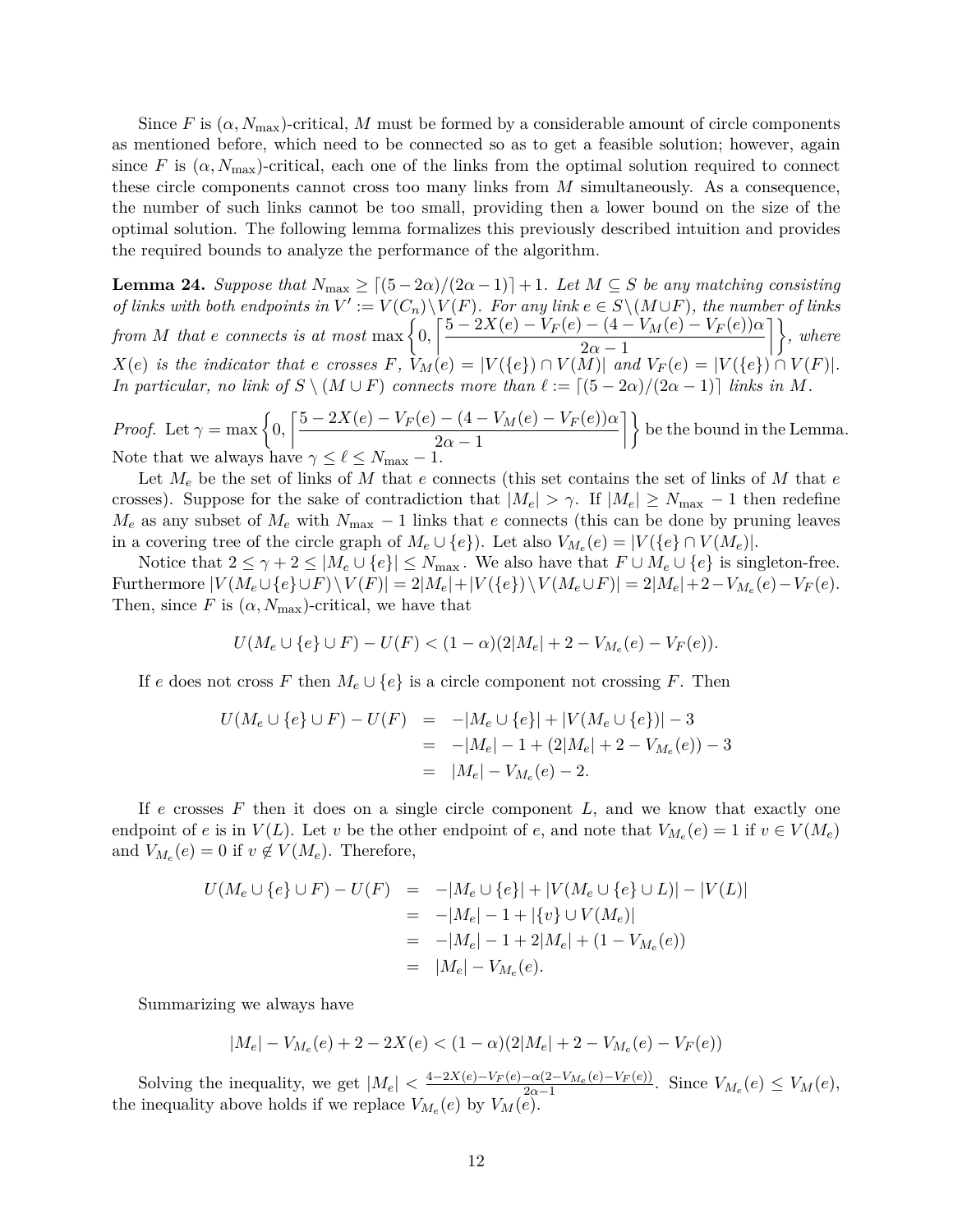Furthermore, since  $|M_e|$  is an integer, this means that

$$
|M_e| \le \left\lceil \frac{4 - 2X(e) - V_F(e) - \alpha(2 - V_M(e) - V_F(e))}{2\alpha - 1} - 1 \right\rceil
$$
  
= 
$$
\left\lceil \frac{5 - 2X(e) - V_F(e) - \alpha(4 - V_M(e) - V_F(e))}{2\alpha - 1} \right\rceil = \gamma < |M_e|,
$$

 $\Box$ 

which is a contradiction.

#### **3.2 Analysis of the Local Search algorithm**

Let *F* be an  $(\alpha, N_{\text{max}})$ -critical set, OPT be an optimal solution for **cycle VCA** and *M* be a maximal matching from  $\text{OPT}[V']$  (i.e. comprised of links from  $OPT$  with both endpoints outside  $V(F)$ ). Let  $\text{ALG}(F)$  be the set obtained by adding to F a minimal completion. To ease notation, let  $m = |M|/n$ ,  $f = |V(F)|/n$ ,  $opt = OPT/n$  and  $alg(F) = |ALG(F)|/n$ . In particular, if (*F, Q*) is the pair obtained by our Local Search algorithm, then its approximation guarantee is  $|{\rm ALG}(F)|/|{\rm OPT}| = {\rm alg}(F)/{\rm opt}$ . The next lemma provides a first better-than-2 bound on this guarantee.

<span id="page-13-1"></span>**Lemma 25.** *If*  $N_{\text{max}} \geq \ell + 1$ *, where*  $\ell = \lceil \frac{5 - 2\alpha}{2\alpha - 1} \rceil$  $\frac{5-2\alpha}{2\alpha-1}$ , then opt  $\geq \max\{1/2, 1-f-m, m+\frac{m}{\ell}\}$ *`* }*. Moreover,*  $if \alpha = 3/4$ *, then*  $alg(F)/opt \leq 63/32 = 1.96875$ *.* 

*Proof.* By Lemma [4,](#page-3-0) opt  $\geq 1/2$ . To derive opt  $\geq 1 - f - m$ , note that there is no link  $e \in \text{OPT}$ between two vertices of  $V(C_n) \setminus (V(M) \cup V(F))$  because M is a maximal matching. Therefore, each vertex in  $V(C_n) \setminus (V(M) \cup V(F))$  is covered by a different link in OPT \M. We conclude that

$$
opt \ge m + \frac{1}{n} \cdot |V(C_n) \setminus (V(M) \cup V(F))| = m + (1 - 2m - f) = 1 - f - m.
$$

Since OPT is feasible,  $\text{OPT} \setminus M$  needs to connect all the links of *M*. By Lemma [24,](#page-12-0) each link in *S* \( $M \cup F$ ) connects at most  $\ell$  links of *M*. Then, OPT \*M* contains at least  $|M|/\ell$  links. Therefore, opt  $\geq m + m/\ell$ , or equivalently  $m \leq \text{opt } \ell/(\ell + 1)$ . This proves the last bound for opt.

Now, by Lemma [21,](#page-10-1)  $\text{alg}(F) \leq \alpha + (1 - f - m)(1 - \alpha) + m(1 - \alpha)$ . Using that  $1 \leq 2$ opt,  $(1 - f - m)$  ≤ opt and  $m \leq$  opt  $\ell/(\ell + 1)$ , we get alg(*F*)/opt ≤  $(2\ell + 1 + \alpha)/(\ell + 1)$ . Among the values of  $\alpha \in (1/2, 1]$  with  $(5 - 2\alpha)/(2\alpha - 1)$  integer, the smallest bound occurs when  $\alpha = 3/4$ , or equivalently  $\ell = 7$ , giving the claimed guarantee (see Figure [4\)](#page-14-0).  $\Box$ 

# <span id="page-13-0"></span>**4 Improving the algorithm**

In the previous section we proved that our Local Search algorithm is a (63*/*32)-approximation. We will now describe how to refine the analysis and enhance the algorithm so as to obtain the claimed 1*.*8704-approximation.

#### **4.1 Refining the analysis**

We start by building a linear programming formulation that provides a stronger lower bound for | OPT |. To do so, we partition OPT into several subsets (one of them will be *M*), assigning a variable to each one of them representing its size, and provide relations and constraints that these sizes should satisfy.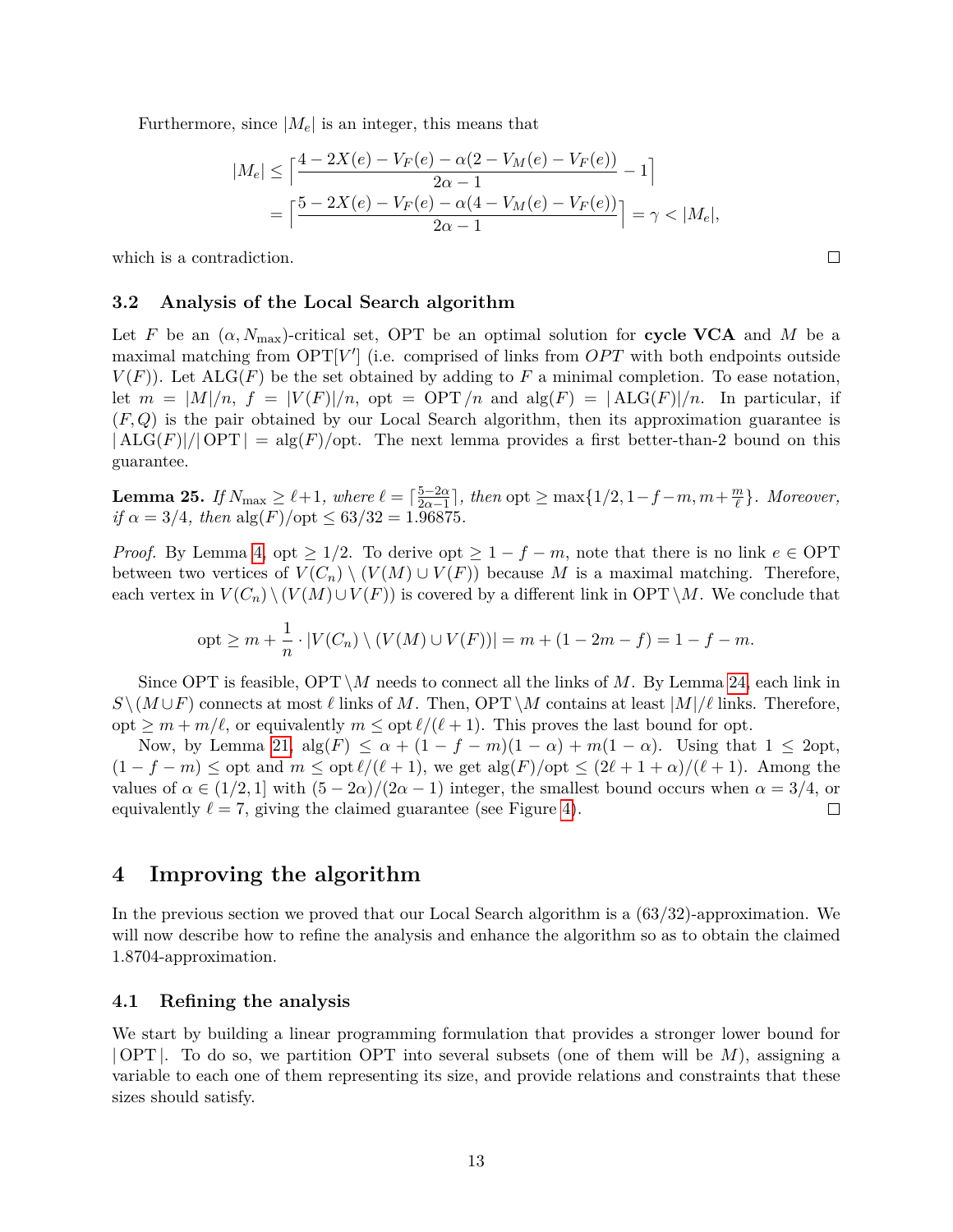<span id="page-14-0"></span>

Figure 4: Plot of the function  $f(\alpha) = (2\ell + 1 + \alpha)/(\ell + 1)$  from the proof of Lemma [25.](#page-13-1) We can observe that the function is minimized when  $\alpha = 3/4$ .

Let  $A = A(F)$  and  $B = B(F)$  be the internal and border vertices in  $V(F)$  respectively. Let  $C = V(M)$  and  $D = V(C_n) \setminus (A \cup B \cup C)$  so that *A, B, C* and *D* partition [*n*]. Let  $\text{OPT}_{ij} \subseteq \text{OPT} \setminus M$ , where  $i, j \in \{A, B, C, D\}$ , be the links with an endpoint in *i* and the other in *j*. Furthermore, denote by  $\text{OPT}_{ij}^k$ , where  $k \in \{M, P, MP, R\}$ , the set of links in  $\text{OPT}_{ij}$  that cross M (but do not cross any chord for the perimeter  $P$ ),  $P$  (but do not cross  $M$ ), both  $(MP)$  or none  $(R)$  respectively. We get then the partition  $\text{OPT} = M \cup \bigcup_{ij,k} \text{OPT}_{ij}^k$ . The variable  $x_{ij}^k$  will represent  $|\text{OPT}_{ij}^k|/n$ . We will also define variables  $x_A$ ,  $x_B$  and  $x_M$ , which denote the number of vertices in *A* and *B* and the number of links in *M* respectively. Let also  $\ell_{ij}^k$ , for  $k \in \{M, MP\}$ , be the upper bound (given by Lemmas [22](#page-11-1) and [24\)](#page-12-0) on the number of links of *M* that a link  $e \in \text{OPT}_{ij}^k$  could cross. These values only depend on  $\alpha$  (and not on *F*). We can then derive the linear program  $LP(n, |V(F)|, \alpha)$  that is described in Figure [5.](#page-15-0) Notice that *n*,  $|V(F)|$  and all  $\ell_{ij}^k = \ell_{ij}^k(\alpha)$  are the only constants in the LP, so its value only depends on  $|V(F)|$  and  $\alpha$ .

A careful analysis of the optimal solution for this formulation provides the following improved bound, please refer to the Appendix for the details. In what follows, we define

$$
f_{\alpha} := 3/(6 + 4[(4 - 3\alpha)/(2\alpha - 1)] + 2[(2 - 3\alpha)/(2\alpha - 1)]_{+}).
$$

<span id="page-14-1"></span>**Lemma 26.** *Let F be an*  $(\alpha, N_{\text{max}})$ *-critical set with*  $N_{\text{max}} \geq \lceil \frac{5-2\alpha}{2\alpha-1} \rceil + 1$ *. Then, it holds that*  $\text{alg}(F)/\text{opt} \leq 2 - 2(1-\alpha)f_\alpha.$ 

We can now prove a first improvement on the approximation ratio of the Local Search algorithm.

**Theorem 27.** *The approximation ratio of the Local Search Algorithm (Algorithm [1\)](#page-10-0) is at most*  $233/121 \approx 1.92562$ .

*Proof.* The expression  $f_\alpha$  is an increasing step function of  $\alpha$  with jumps and breakpoints on the countably infinite set A in which  $(2-3\alpha)/(2\alpha-1)$  or  $(4-3\alpha)/(2\alpha-1)$  are integers. Thus,  $(1-\alpha)f_{\alpha}$ is the area of the maximal rectangle with base  $\alpha$ , 1 lying below the plot of  $f_{\alpha}$ , and our guarantee is 2 minus twice this area, which is maximized on the point  $\alpha^* = 8/11 \in \mathcal{A}$  (see Figure [6\)](#page-16-0).  $\Box$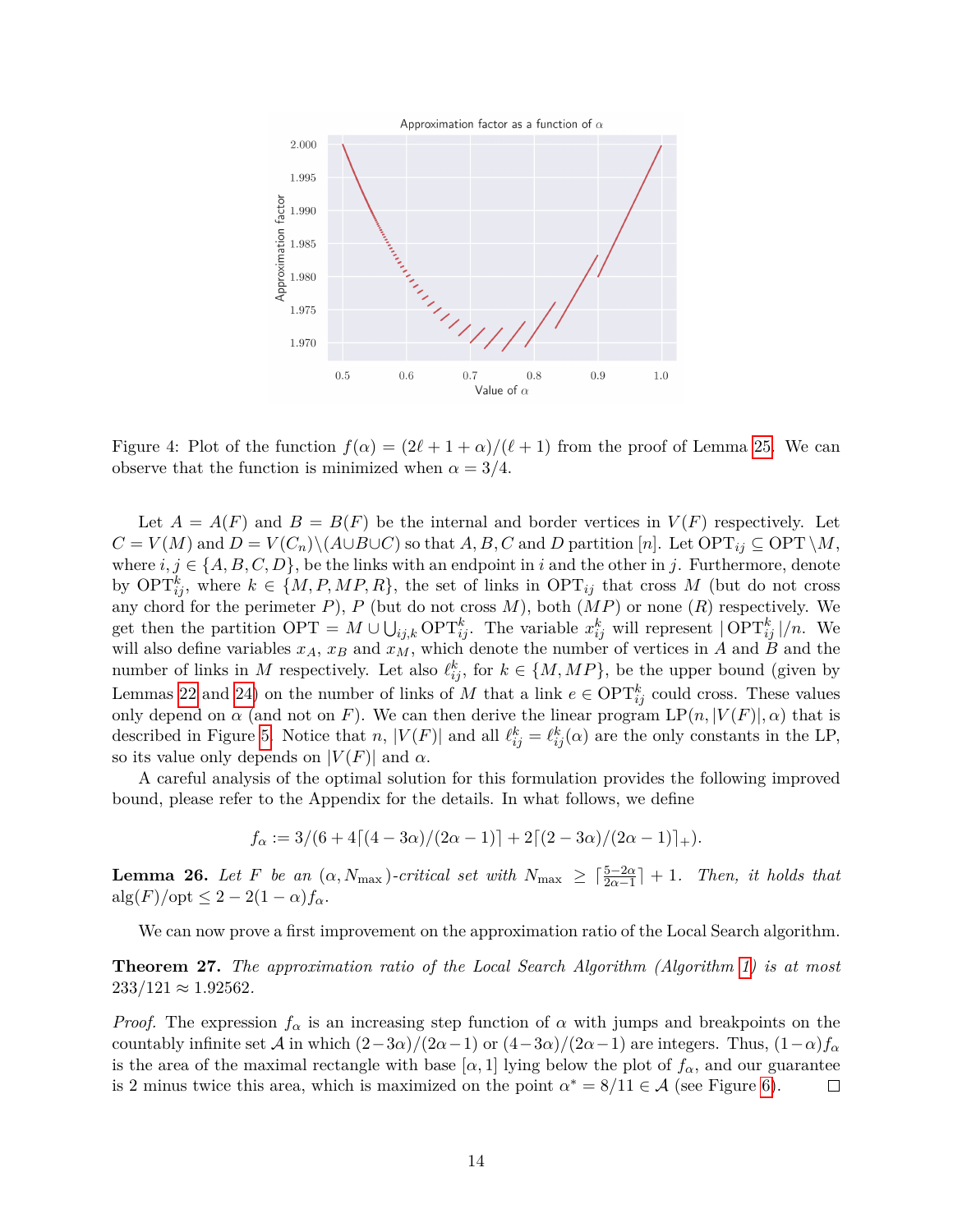<span id="page-15-0"></span>
$$
(LP) \quad \min x_M + \sum_{ij,k} x_{ij}^k
$$
\n
$$
\sum_{k} (2x_{aa}^k + x_{ab}^k + x_{ac}^k + x_{ad}^k) \ge x_A
$$
\n
$$
\sum_{k} (x_{ab}^k + 2x_{bb}^k + x_{bc}^k + x_{bd}^k) \ge x_B
$$
\n
$$
\sum_{k} (x_{ad}^k + x_{bd}^k + x_{cd}^k + 2x_{dd}^k) \ge x_B
$$
\n
$$
\sum_{ij} (x_{ij}^P + x_{ij}^M) \ge x_B
$$
\n
$$
\sum_{ij} (x_{ij}^P + x_{ij}^M) \ge x_B/2
$$
\n
$$
\sum_{ij} (\ell_{ij}^M x_{ij}^M + \ell_{ij}^M x_{ij}^M) \ge x_M
$$
\n
$$
\sum_{k} (M_{ij}^M x_{ik}^M + M_{ij}^M x_{ij}^M) \ge x_M
$$
\n
$$
\sum_{k} (M_{ij}^M x_{ik}^M + M_{ij}^M x_{ij}^M) \ge x_M
$$
\n
$$
\sum_{k} (M_{ij}^M x_{ik}^M + M_{ij}^M x_{ij}^M) \ge x_M
$$
\n
$$
\sum_{k} (M_{ij}^M x_{ik}^M + M_{ij}^M x_{ij}^M) \ge x_M
$$
\n
$$
\sum_{k} (M_{ij}^M x_{ik}^M + M_{ij}^M x_{ij}^M) \ge x_M
$$
\n
$$
\sum_{k} (M_{ij}^M x_{ik}^M) \ge x_M
$$
\n
$$
\sum_{k} (M_{ij}^M x_{ik}^M) \ge x_M
$$
\n
$$
\sum_{k} (M_{ij}^M x_{ik}^M) \ge x_M
$$
\n
$$
\sum_{k} (M_{ij}^M x_{ik}^M) \ge x_M
$$
\n
$$
\sum_{k} (M_{ij}^M x_{ik}^M) \ge x_M
$$
\n
$$
\sum_{k} (M_{ij}^M x_{ik}^M) \ge x_M
$$
\n
$$
\sum_{k} (M_{ij}^M x_{ik}^M) \ge x_M
$$
\n
$$
\sum_{k} (M_{ij}^M x_{ik}^M) \
$$

The rest of  $\ell_{ij}^k$  are equal to 0 and  $\mathcal{Z} = \{(aa, M), (aa, MP), (aa, P), (ab, M), (ab, MP), (ac, M),\}$ (*ac, R*), (*ad, M*), (*ad, R*), (*bb, MP*), (*cc, P*), (*cc, MP*), (*cd, P*), (*cd, MP*), (*dd, M*), (*dd, P*),  $(dd, MP)$ ,  $(dd, R)$ .

Figure 5: Linear program  $LP(n, |V(F)|, \alpha)$ 

#### **4.2 A Refined Local Search algorithm**

The first phase of Algorithm [1](#page-10-0) stops when *F* is  $(\alpha, N_{\text{max}})$ -critical. By increasing  $\alpha$  a bit at the end of the phase we may be able to find a set  $F'$  with larger utility than  $F$ , achieving a better solution at the end. We can exploit this intuition and obtain a refined Local Search algorithm.

**Algorithm 2** Refined Local Search algorithm

**Input:** Instance  $(C_n, S)$  of **cycle VCA**.  $N_{\text{max}} \in \mathbb{N}$ . Array of values  $A =$  $\{\alpha_1, \alpha_2, \cdots, \alpha_s, \alpha_{s+1}\},\$  where  $1/2 < \alpha_1 < \alpha_2 < \cdots < \alpha_s \le \alpha_{s+1} = 1,$ 1:  $F_0 \leftarrow \emptyset$ . 2: **for** each  $i \in [s]$  **do** 3: Starting from the current set *Fi*−1, run iterations of the first phase of the Local Search algorithm with  $\alpha = \alpha_i$  to find an  $(\alpha_i, N_{\text{max}})$ -critical set  $F_i$  containing  $F_{i-1}$ . 4: **end for** 5: Find a minimal completion *Q* of *F<sup>s</sup>* 6: Return (*Q, Fs*).

This allows to prove a generalized version of Lemma [26.](#page-14-1)

<span id="page-15-1"></span>**Lemma 28.** *Let* ALG *be the output of the Refined Local Search algorithm for*  $N_{\text{max}} \geq \lceil \frac{5-2\alpha_1}{2\alpha_1-1} \rceil + 1$ , *and let*  $\varepsilon > 0$ *. It holds that*  $|\text{ALG}|/|\text{OPT}| \leq 2 - 2\sum_{i=2}^{m+1} (\alpha_i - \alpha_{i-1})f_{\alpha_i}$ .

*Proof.* Consider the sets  $F_0, F_1, \ldots, F_s$  created by the Refined Local Search algorithm and denote  $f^{i} = |F_{i}|/n$ . For every  $i \in [s]$ ,  $F_{i}$  was obtained from  $F_{i-1}$  by iteratively adding sets such that the marginal utility of that set is at least  $(1 - \alpha_i)$  times the number of newly added vertices. We conclude that  $U(F_i) - U(F_{i-1}) \geq (1 - \alpha_i)(|V(F_i)| - |V(F_{i-1})|)$ . Using that  $U(F_0) = 0 = |V(F_0)|$ and  $\alpha_s = 1$ , we conclude that  $U(F_s) \ge \sum_{j=1}^s (1 - \alpha_j)(|V(F_s)| - |V(F_{i-1}|) = n \sum_{j=1}^s (\alpha_{j+1} - \alpha_j) f^j$ .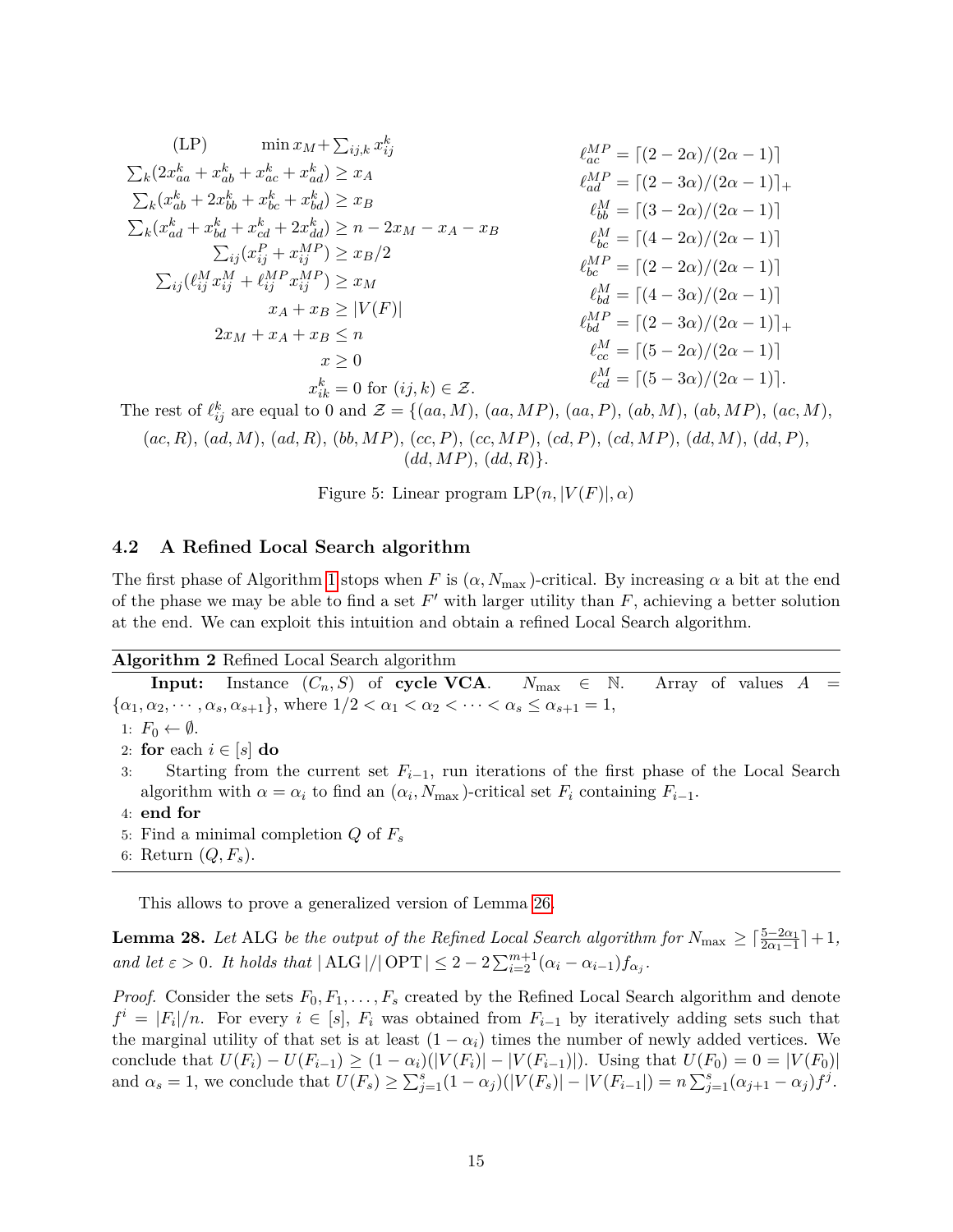<span id="page-16-0"></span>

Figure 6: Left: Plot of the function  $f(\alpha) = 2 - 2(1 - \alpha)f_\alpha$  from Lemma [26.](#page-14-1) We can observe that this function is minimized when  $\alpha = 8/11$ . **Right:** Plot of  $f_{\alpha}$  that illustrates the area under the curve that must be computed to derive the final approximation ratio according to the proof of Theorem [1.](#page-1-1)

Using that  $3n = 3n\alpha_1 + 3n \sum_{j=1}^s (\alpha_{j+1} - \alpha_j)$  and Lemma [19,](#page-9-1) we get that

$$
\frac{|\text{ALG}|}{|\text{OPT}|} \le \frac{-2n + (3n - U(F_s))}{n \text{ opt}} \le 2(-2 + 3\alpha_1) + \sum_{j=1}^s (\alpha_{j+1} - \alpha_j) \frac{(3 - f^j)}{\text{opt}}.
$$

Note that if  $f^j \ge f_{\alpha_j}$ , then  $(3 - f^j)/\text{opt} \le (3 - f_{\alpha_j})/\text{opt} \le 6 - 2f_{\alpha_j}$ . On the other hand, if  $f^j \leq f_{\alpha_j}$ , then as  $f^j = |V(F_j)|/n$  and  $F_j$  is  $(\alpha_j, \tilde{N}_{\text{max}})$ -critical, it is possible to prove that  $(3 - f<sup>j</sup>)/$ opt  $\leq 6 - 2f<sub>\alpha_j</sub>$  (see Lemma [36](#page-24-0) for the details).

Using these bounds on the expression for  $|ALG|/|\text{OPT}|$  and that  $6 = 6\alpha + 6\sum_{j=1}^{s}(\alpha_{j+1} - \alpha_j)$ we get,

$$
\frac{|\text{ALG}|}{|\text{OPT}|} \leq (6\alpha_1 - 4) + \sum_{j=1}^{s} (\alpha_{j+1} - \alpha_j)(6 - 2f_{\alpha_j}) = 2 - 2\sum_{j=1}^{s} (\alpha_{j+1} - \alpha_j)f_{\alpha_j}.
$$

 $\Box$ 

Now we can conclude our main theorem.

*Proof of Theorem [1.](#page-1-1)* Recall that  $f_{\alpha} = 3/(6 + 4[(4 - 3\alpha)/(2\alpha - 1)] + 2[(2 - 3\alpha)/(2\alpha - 1)]_+)$  is an increasing step function of  $\alpha$  with jumps on the countably infinite set  $\mathcal{A}$  in which  $(2-3\alpha)/(2\alpha-1)$ or  $(4-3\alpha)/(2\alpha-1)$  are integers. The function  $\sum_{j=1}^{s}(\alpha_{j+1}-\alpha_j)f_{\alpha_j}$  is thus the area of the lower approximation by rectangles whose base are all the intervals  $[\alpha_j, \alpha_{j+1}]$ , and attains its maximum value  $\int_{1/2}^{1} f_{\alpha} d\alpha$  by setting the values  $\alpha_i$  as the sequence A of breakpoints of  $f_{\alpha}$  (see Figure [6\)](#page-16-0). However, we require to only use finitely many points from  $A$ ; we cannot use points arbitrarily close to 1*/*2 as this would require *N*max to be arbitrarily large. By properly truncating the sequence, we can achieve in time  $n^{O(1/\varepsilon)}$  a guarantee close to  $2-2\int_{1/2}^{1} f_{\alpha} d\alpha \leq 1.87032$ .

More in detail, we truncate the summation of Lemma [28](#page-15-1) to the *k*-th term, obtaining the corresponding value of  $\alpha$  by solving  $\frac{4-3\alpha}{2\alpha-1} = k$ , thus being  $\alpha_k = \frac{4+k}{2k+3}$ . We rewrite  $\alpha_k$  as  $1/2 + \hat{\varepsilon}$ ,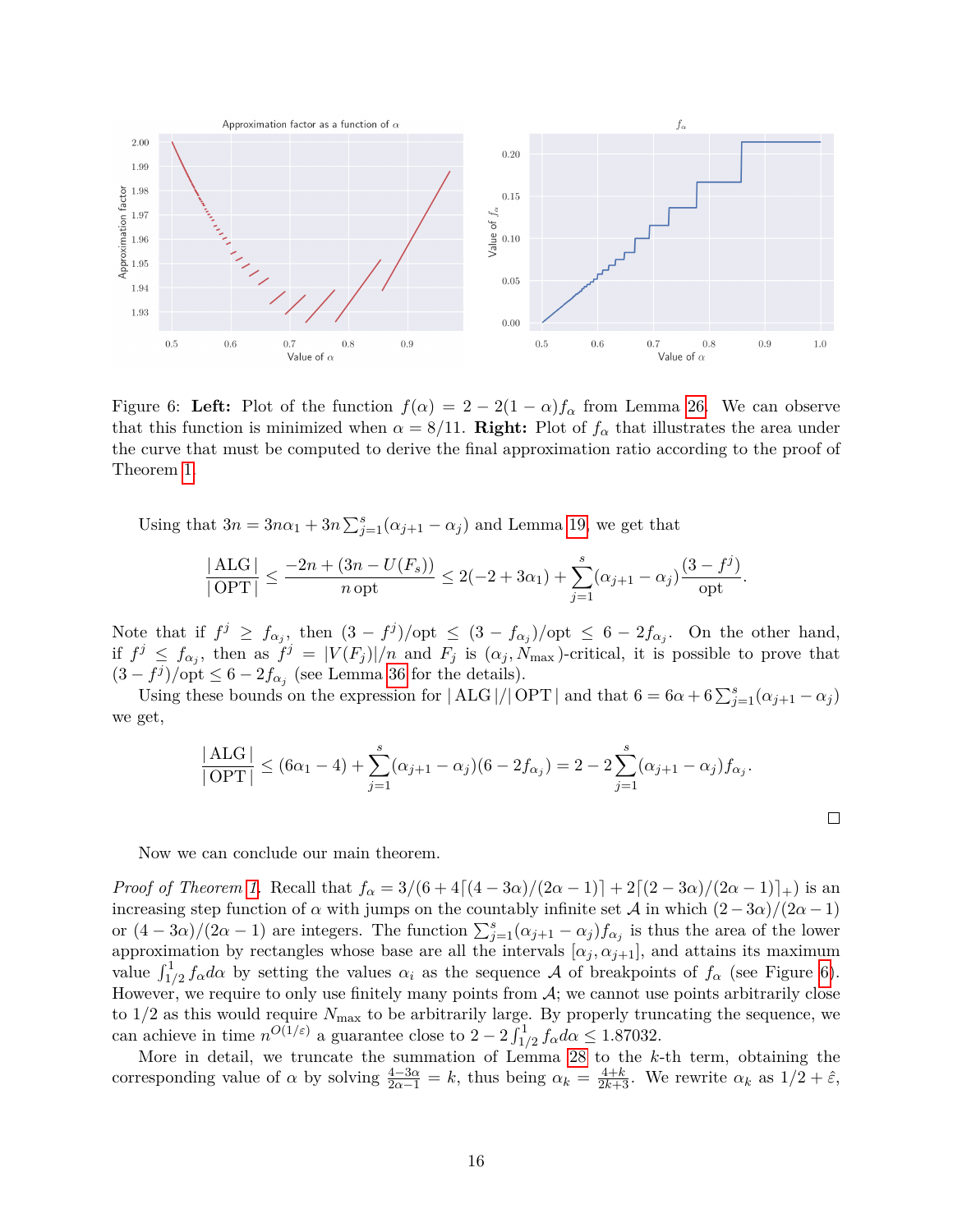obtaining  $\hat{\varepsilon} = \frac{5}{4k+6}$ . As  $f_{\alpha}$  is an increasing function, we can bound the obtained approximation ratio by

$$
2 - 2 \int_{1/2 + \hat{\varepsilon}}^{1} f_{\alpha} d\alpha \le 2 - 2 \int_{1/2}^{1} f_{\alpha} d\alpha + 2 \int_{1/2}^{1/2 + \hat{\varepsilon}} f_{\alpha_k} d\alpha \le 1.87032 + 2\hat{\varepsilon} f_{\alpha_k}.
$$

The value *k* can be chosen large enough so that the term  $2\hat{\epsilon}f_{\alpha_k}$  is small enough, leading to the claimed bound.

Regarding the running time, notice that every iteration of the first phase takes  $|S|^{O(N_{\text{max}})}$ , but  $|S| = O(n^2)$  and, for  $\alpha = 1/2 + \varepsilon$ ,  $N_{\text{max}} \geq \lceil 2\frac{1}{\varepsilon} - 1 \rceil = O(1/\varepsilon)$ . Moreover, we have to repeat this iteration  $\left[\left(4-3\left(\frac{1}{2}+\varepsilon\right)/\left(2\left(\frac{1}{2}+\varepsilon\right)-1\right)\right] = O(1/\varepsilon)$  times. Therefore, the total running time for the algorithm is  $O(1/\varepsilon)n^{O(1/\varepsilon)} = n^{O(1/\varepsilon)}$ .  $\Box$ 

# <span id="page-17-0"></span>**5 Hardness of Approximation of cycle VCA**

In this section we prove that **cycle VCA** is APX-hard. The following theorem summarizes a hardness result from Gálvez et al. [\[14\]](#page-19-1) in the context of edge-connectivity augmentation, stated in a way that will be useful for our purposes.

**Theorem 29.** [\[14\]](#page-19-1) There exists a constant  $\delta_0 > 0$  such that it is NP-hard to decide whether an  $\frac{n}{2}$ , or no feasible solution atmits a solution of size  $\frac{n}{2}$ , or no feasible solution *for the instance has size at most*  $(1 + \delta_0) \frac{n}{2}$  $\frac{n}{2}$ .

Using this we can prove that finding arbitrarily good solutions for our problem in polynomial time is hard as well.

**Theorem 30.** *There exists a constant*  $\delta > 0$  *such that there is no*  $(1 + \delta)$ *-approximation for* **cycle VCA** *unless*  $P = NP$ .

*Proof.* We will show that if  $(C_n, S)$  is an instance of Cycle edge-connectivity augmentation, then

- 1. If  $(C_n, S)$  admits a solution of size  $n/2$ , then the same input interpreted as an instance of **cycle VCA** admits a feasible solution of size  $\frac{n}{2}$  too; and
- 2. If  $(C_n, S)$  does not admit a feasible solution of size at most  $(1 \delta_0) \frac{n}{2}$  $\frac{n}{2}$ , then neither does the same input as an instance of **cycle VCA**.

The second statement follows directly since 3-vertex-connectivity implies 3-edge connectivity. For the first statement, we will prove that a feasible solution of size *n/*2 for Cycle edge-connectivity augmentation actually consists of a single circle component, being then feasible for **cycle VCA** thanks to Lemma [9.](#page-5-1) Indeed, if the solution has more than one circle component, no pair of components share border nodes as every node of the cycle is incident to exactly one link, and furthermore one of them has to be contiguous (i.e a circle component  $L$  such that  $V(L)$  is an interval on the cycle). However, in this case it is possible to disconnect the latter component by deleting the two edges of the cycle incident to its border nodes.  $\Box$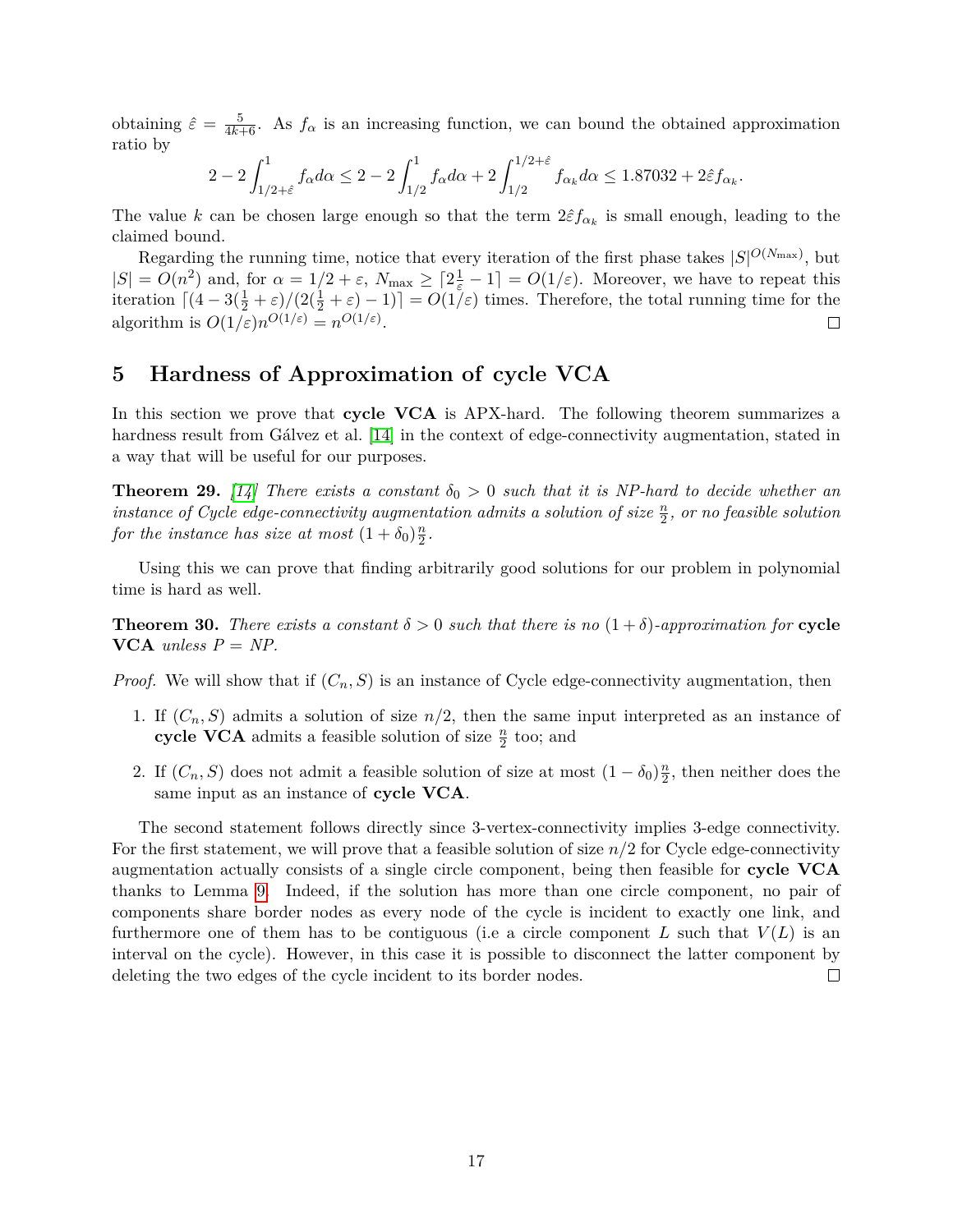# **References**

- <span id="page-18-7"></span>[1] David Adjiashvili. Beating approximation factor two for weighted tree augmentation with bounded costs. *ACM Trans. Algorithms*, 15(2):19:1–19:26, 2019. [doi:10.1145/3182395](https://doi.org/10.1145/3182395).
- <span id="page-18-2"></span>[2] Vincenzo Auletta, Yefim Dinitz, Zeev Nutov, and Domenico Parente. A 2-approximation algorithm for finding an optimum 3-vertex-connected spanning subgraph. *J. Algorithms*, 32(1):21– 30, 1999. [doi:10.1006/jagm.1999.1006](https://doi.org/10.1006/jagm.1999.1006).
- <span id="page-18-10"></span>[3] Manu Basavaraju, Fedor V. Fomin, Petr A. Golovach, Pranabendu Misra, M. S. Ramanujan, and Saket Saurabh. Parameterized algorithms to preserve connectivity. In *Automata, Languages, and Programming - 41st International Colloquium, (ICALP)*, volume 8572, pages 800–811. Springer, 2014. [doi:10.1007/978-3-662-43948-7\\\_66](https://doi.org/10.1007/978-3-662-43948-7_66).
- <span id="page-18-0"></span>[4] Jaroslaw Byrka, Fabrizio Grandoni, and Afrouz Jabal Ameli. Breaching the 2-approximation barrier for connectivity augmentation: a reduction to steiner tree. In *Proccedings of the 52nd Annual ACM SIGACT Symposium on Theory of Computing (STOC)*, pages 815–825. ACM, 2020. [doi:10.1145/3357713.3384301](https://doi.org/10.1145/3357713.3384301).
- <span id="page-18-1"></span>[5] Federica Cecchetto, Vera Traub, and Rico Zenklusen. Bridging the gap between tree and connectivity augmentation: unified and stronger approaches. In *53rd Annual ACM SIGACT Symposium on Theory of Computing (STOC)*, pages 370–383. ACM, 2021. [doi:10.1145/](https://doi.org/10.1145/3406325.3451086) [3406325.3451086](https://doi.org/10.1145/3406325.3451086).
- <span id="page-18-9"></span>[6] Joseph Cheriyan and Zhihan Gao. Approximating (unweighted) tree augmentation via lift-and-project, part I: stemless TAP. *Algorithmica*, 80(2):530–559, 2018. [doi:10.1007/](https://doi.org/10.1007/s00453-016-0270-4) [s00453-016-0270-4](https://doi.org/10.1007/s00453-016-0270-4).
- <span id="page-18-4"></span>[7] Joseph Cheriyan, Tibor Jordán, and R. Ravi. On 2-coverings and 2-packings of laminar families. In *Algorithms - 7th Annual European Symposium (ESA)*, volume 1643, pages 510– 520. Springer, 1999. [doi:10.1007/3-540-48481-7\\\_44](https://doi.org/10.1007/3-540-48481-7_44).
- <span id="page-18-6"></span>[8] Joseph Cheriyan, Howard J. Karloff, Rohit Khandekar, and Jochen Könemann. On the integrality ratio for tree augmentation. *Oper. Res. Lett.*,  $36(4):399-401$ ,  $2008$ . [doi:10.1016/j.](https://doi.org/10.1016/j.orl.2008.01.009) [orl.2008.01.009](https://doi.org/10.1016/j.orl.2008.01.009).
- <span id="page-18-11"></span>[9] Nachshon Cohen and Zeev Nutov. A (1+ln2)-approximation algorithm for minimum-cost 2-edge-connectivity augmentation of trees with constant radius. *Theor. Comput. Sci.*, 489- 490:67–74, 2013. [doi:10.1016/j.tcs.2013.04.004](https://doi.org/10.1016/j.tcs.2013.04.004).
- <span id="page-18-3"></span>[10] E. Dinitz, A. Karnazov, and M. Lomonosov. On the structure of the system of minimum edge cuts of a graph. *Studies in Discrete Optimization*, pages 290–306, 1976.
- <span id="page-18-5"></span>[11] Guy Even, Jon Feldman, Guy Kortsarz, and Zeev Nutov. A 1.8 approximation algorithm for augmenting edge-connectivity of a graph from 1 to 2. *ACM Trans. Algorithms*, 5(2):21:1–21:17, 2009. [doi:10.1145/1497290.1497297](https://doi.org/10.1145/1497290.1497297).
- <span id="page-18-8"></span>[12] Samuel Fiorini, Martin Groß, Jochen Könemann, and Laura Sanità. Approximating weighted tree augmentation via Chvátal-Gomory cuts. In *Proceedings of the Twenty-Ninth Annual ACM-SIAM Symposium on Discrete Algorithms (SODA)*, pages 817–831. SIAM, 2018. [doi:](https://doi.org/10.1137/1.9781611975031.53) [10.1137/1.9781611975031.53](https://doi.org/10.1137/1.9781611975031.53).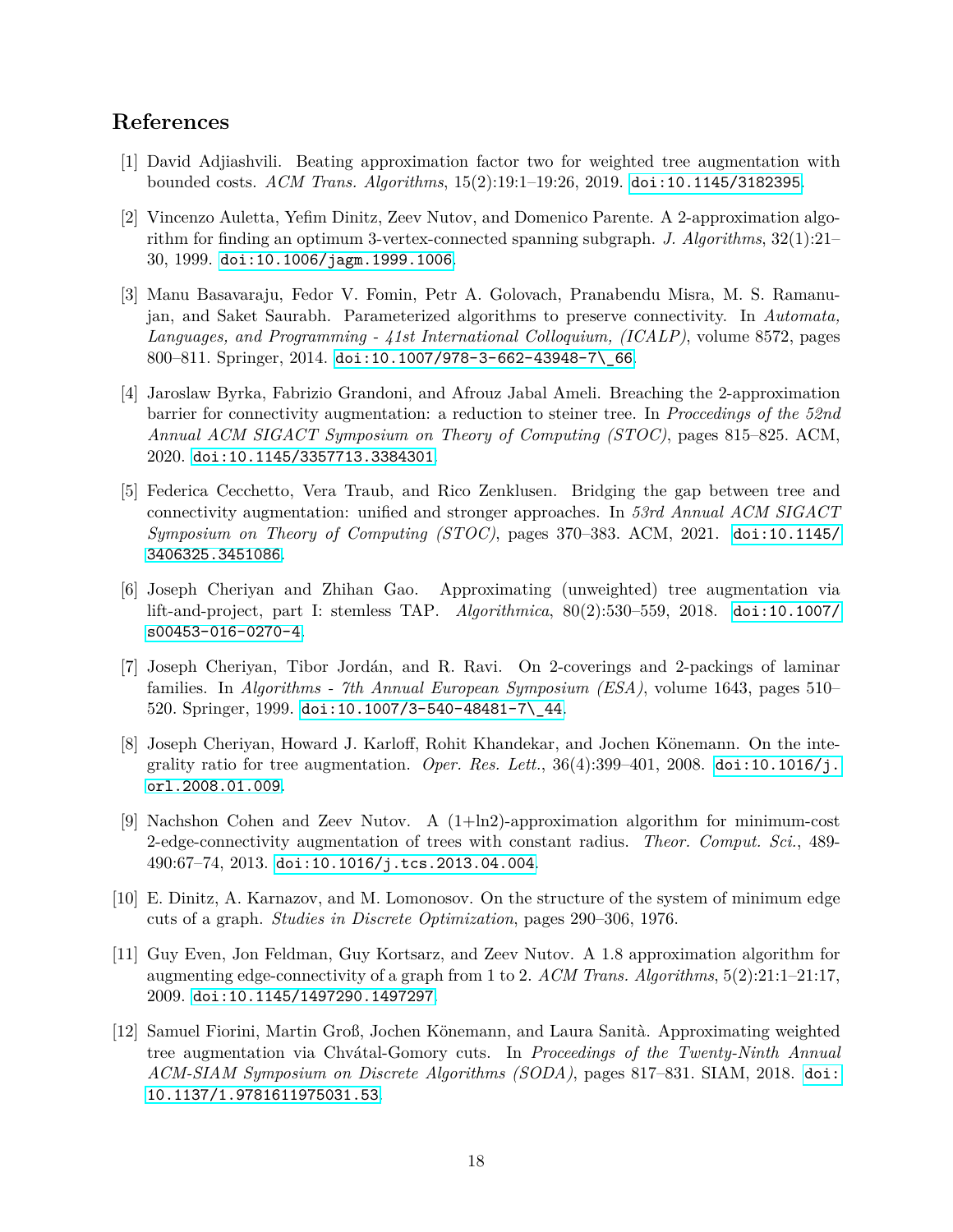- <span id="page-19-2"></span>[13] Greg N. Frederickson and Joseph JáJá. Approximation algorithms for several graph augmentation problems. *SIAM J. Comput.*, 10(2):270–283, 1981. [doi:10.1137/0210019](https://doi.org/10.1137/0210019).
- <span id="page-19-1"></span>[14] Waldo Gálvez, Fabrizio Grandoni, Afrouz Jabal Ameli, and Krzysztof Sornat. On the cycle augmentation problem: Hardness and approximation algorithms. *Theory of Computing Systems*, 2021. [doi:10.1007/s00224-020-10025-6](https://doi.org/10.1007/s00224-020-10025-6).
- <span id="page-19-10"></span>[15] Michel X. Goemans, Andrew V. Goldberg, Serge A. Plotkin, David B. Shmoys, Éva Tardos, and David P. Williamson. Improved approximation algorithms for network design problems. In *Proceedings of the Fifth Annual ACM-SIAM Symposium on Discrete Algorithms (SODA)*, pages 223–232. ACM/SIAM, 1994. URL: [http://dl.acm.org/citation.cfm?id=314464.314497.](http://dl.acm.org/citation.cfm?id=314464.314497)
- <span id="page-19-7"></span>[16] Fabrizio Grandoni, Christos Kalaitzis, and Rico Zenklusen. Improved approximation for tree augmentation: saving by rewiring. In *Proceedings of the 50th Annual ACM SIGACT Symposium on Theory of Computing (STOC)*, pages 632–645. ACM, 2018. [doi:10.1145/3188745.](https://doi.org/10.1145/3188745.3188898) [3188898](https://doi.org/10.1145/3188745.3188898).
- <span id="page-19-9"></span>[17] Samir Khuller and Ramakrishna Thurimella. Approximation algorithms for graph augmentation. *J. Algorithms*, 14(2):214–225, 1993. [doi:10.1006/jagm.1993.1010](https://doi.org/10.1006/jagm.1993.1010).
- <span id="page-19-0"></span>[18] Samir Khuller and Uzi Vishkin. Biconnectivity approximations and graph carvings. *J. ACM*, 41(2):214–235, 1994. [doi:10.1145/174652.174654](https://doi.org/10.1145/174652.174654).
- <span id="page-19-3"></span>[19] Guy Kortsarz, Robert Krauthgamer, and James R. Lee. Hardness of approximation for vertexconnectivity network design problems. *SIAM J. Comput.*, 33(3):704–720, 2004. [doi:10.1137/](https://doi.org/10.1137/S0097539702416736) [S0097539702416736](https://doi.org/10.1137/S0097539702416736).
- <span id="page-19-5"></span>[20] Guy Kortsarz and Zeev Nutov. A simplified 1.5-approximation algorithm for augmenting edge-connectivity of a graph from 1 to 2. *ACM Trans. Algorithms*, 12(2):23:1–23:20, 2016. [doi:10.1145/2786981](https://doi.org/10.1145/2786981).
- <span id="page-19-6"></span>[21] Guy Kortsarz and Zeev Nutov. LP-relaxations for tree augmentation. *Discret. Appl. Math.*, 239:94–105, 2018. [doi:10.1016/j.dam.2017.12.033](https://doi.org/10.1016/j.dam.2017.12.033).
- <span id="page-19-13"></span>[22] W. Mader. Ecken vom gradn in minimalenn-fach zusammenhängenden graphen. *Archiv der Mathematik*, 23(1):219–224, 1972.
- <span id="page-19-8"></span>[23] Dániel Marx and László A. Végh. Fixed-parameter algorithms for minimum-cost edgeconnectivity augmentation. *ACM Trans. Algorithms*, 11(4):27:1–27:24, 2015. [doi:10.1145/](https://doi.org/10.1145/2700210) [2700210](https://doi.org/10.1145/2700210).
- <span id="page-19-4"></span>[24] Hiroshi Nagamochi. An approximation for finding a smallest 2-edge-connected subgraph containing a specified spanning tree. *Discret. Appl. Math.*, 126(1):83–113, 2003. [doi:](https://doi.org/10.1016/S0166-218X(02)00218-4) [10.1016/S0166-218X\(02\)00218-4](https://doi.org/10.1016/S0166-218X(02)00218-4).
- <span id="page-19-12"></span>[25] Zeev Nutov. 2-node-connectivity network design. In *18th International Workshop on Approximation and Online Algorithms (WAOA)*, volume 12806, pages 220–235. Springer, 2020. [doi:10.1007/978-3-030-80879-2\\\_15](https://doi.org/10.1007/978-3-030-80879-2_15).
- <span id="page-19-11"></span>[26] Zeev Nutov. A 4 + *ε* approximation for *k*-connected subgraphs. In *Proceedings of the 2020 ACM-SIAM Symposium on Discrete Algorithms (SODA)*, pages 1000–1009. SIAM, 2020. [doi:](https://doi.org/10.1137/1.9781611975994.60) [10.1137/1.9781611975994.60](https://doi.org/10.1137/1.9781611975994.60).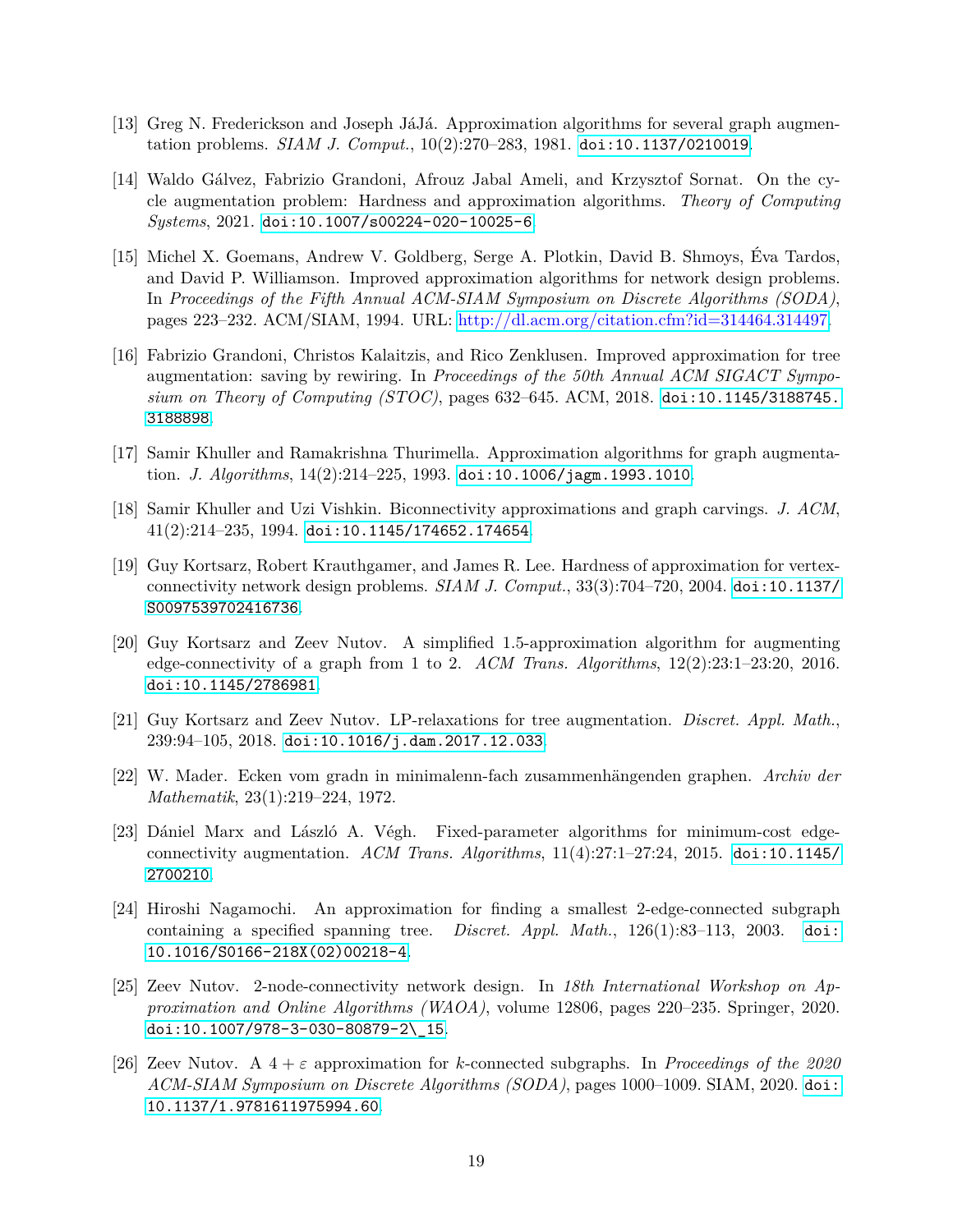- <span id="page-20-1"></span>[27] Zeev Nutov. On the tree augmentation problem. *Algorithmica*, 83(2):553–575, 2021. [doi:](https://doi.org/10.1007/s00453-020-00765-9) [10.1007/s00453-020-00765-9](https://doi.org/10.1007/s00453-020-00765-9).
- <span id="page-20-3"></span>[28] Jeremy P. Spinrad. Recognition of circle graphs. *J. Algorithms*, 16(2):264–282, 1994. [doi:](https://doi.org/10.1006/jagm.1994.1012) [10.1006/jagm.1994.1012](https://doi.org/10.1006/jagm.1994.1012).
- <span id="page-20-0"></span>[29] Vera Traub and Rico Zenklusen. A better-than-2 approximation for weighted tree augmentation. *CoRR*, abs/2104.07114, 2021. URL: [https://arxiv.org/abs/2104.07114.](https://arxiv.org/abs/2104.07114)
- <span id="page-20-2"></span>[30] László A. Végh. Augmenting undirected node-connectivity by one. *SIAM J. Discret. Math.*,  $25(2):695-718, 2011.$  [doi:10.1137/100787507](https://doi.org/10.1137/100787507).

## **A An LP-based lower bound for the optimal number of links**

In this section we provide a detailed analysis of the Linear Programming formulation provided in Section [4](#page-13-0) (see Figure [5\)](#page-15-0). First of all, it is possible to prove that  $\text{OPT}_{ij}^k = \emptyset$  for all  $(ij, k) \in \mathcal{Z}$  and prove that the values  $\ell_{ij}^k$  from the LP are valid bounds, as the following lemma states.

<span id="page-20-5"></span>**Lemma 31.** *Let*  $\mathcal{Z} = \{(aa, M), (aa, MP), (aa, P), (ab, M), (ab, MP), (ac, M), (ac, R), (ad, M),\}$  $(ad, R), (bb, MP), (cc, P), (cc, MP), (cd, P), (cd, MP), (dd, M), (dd, P), (dd, MP), (dd, R)\}.$  It *holds that*  $\text{OPT}_{ij}^k = \emptyset$  *for all*  $(ij, k) \in (Z)$ *.* 

*Also, if*  $k \in \{M, MP\}$ , there exist values  $\ell_{ij}^k$  such that a link in  $\text{OPT}_{ij}^k$  can only cross at most  $\ell_{ij}^k$  links, and these values can be computed explicitly.

Furthermore, variables  $x_{ij}^R$  (for all  $ij \neq aa$ ),  $x_{ac}^P, x_{bc}^P$ , and  $x_{bd}^P$  can be set to zero in any optimal *solution of the linear program.*

In order to prove this lemma we require the following technical results, which are also useful in subsequent proofs.

<span id="page-20-4"></span>**Lemma 32.** Let  $e = ab$  be a chord in  $C_n$  and  $\mathcal{L}_e$  be a collection of non-crossing circle components, *such that all of them cross e. Then*

$$
|V(\bigcup_{J\in \mathcal{L}_e}J)|\geq |\mathcal{L}_e|+2+\sum_{J\in \mathcal{L}_e}(|V(J)|-3).
$$

*Proof.* The result is straightforward if  $|\mathcal{L}_e| = 1$ . So let us assume that the collection  $\mathcal{L}_e$  contains  $k \geq 2$  circle components. Since all the vertices of a component  $L \in \mathcal{L}_e$  (and thus, all the internal and border chords of *L*) are completely contained in a zone of every other component  $K \in \mathcal{L}_e \setminus \{L\}$ (see Section [2.2](#page-6-2) for a definition of the zone graph and related concepts), we know that *e* cannot be an internal or a border chord of any  $L \in \mathcal{L}_e$ . By Lemma [11](#page-5-2) (see Section [2.1\)](#page-4-1), *e* must then cross a border chord of every component. In fact, if both extremes of *e* are outside *V* (*L*) then *e* must cross exactly two border chords  $f_L$  and  $g_L$  of  $L$ , and if one extreme is in  $V(L)$  and the other is outside, then *e* only crosses one border chord  $f_L$  of *L*. Abusing notation, let  $g_L = f_L$  in this case.

Note that if we draw  $C_n$  in the plane as a circle, and we draw the links as straight line segments, then *e* crosses all the border chords in the multiset  $\{f_L, g_L\}_{L \in \mathcal{L}_e}$  in certain order. In fact, one can enumerate the circle-components of  $\mathcal{L}_e$  as  $L_1, \ldots, L_k$  in such a way that *e* crosses the chords described above in the order  $f_{L_1}, g_{L_1}, f_{L_2}, g_{L_2}, \ldots, f_{L_k}, g_{L_k}$ , where we may have that for some i,  $g_{L_i}$ is the same as  $f_{L_{i+1}}$ . (To be more formal, w.l.o.g. we can assume that one of the endpoints of  $e$ is the vertex *n*, and the other some vertex  $j \in [n-1]$ . Then all border chords in the list above can be seen as intervals in  $[1, n-1]$  that contains *j* and that does not cross each other. Therefore,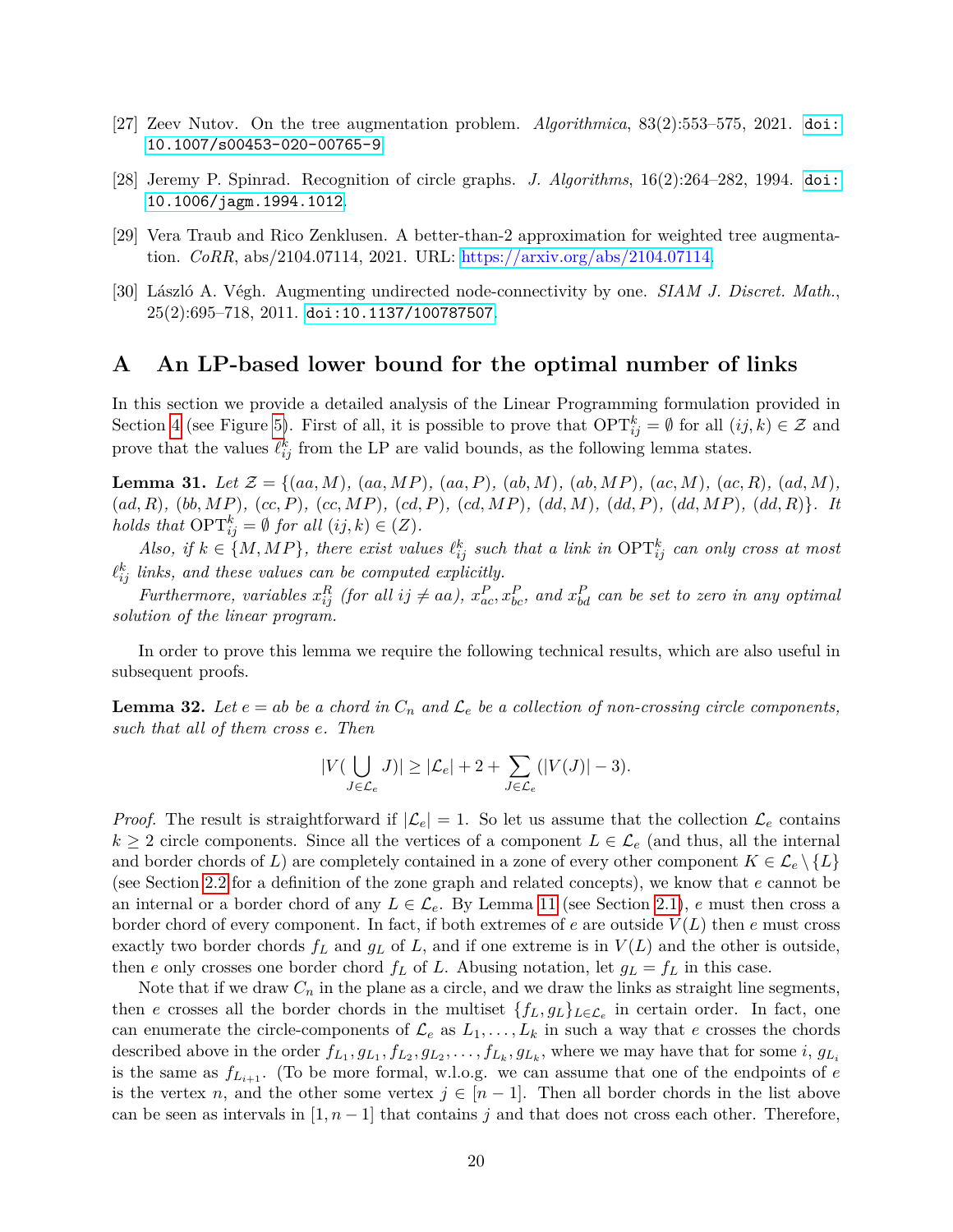they can be sorted by inclusion, yielding the order above. The fact that both border chords of a component appear before both border chords of the next one follows from the fact that every circle component is fully contained in a closed zone of every other in the list.) For every  $i \in [k-1]$ , all vertices in  $V(L_1 \cup \cdots \cup L_i)$  are in the closed zone defined by the border chord  $f_{L_{i+1}}$  of  $L_{i+1}$ . From here we conclude that  $V(L_1 \cup \cdots \cup L_i)$  and  $V(L_{i+1})$  may intersect in at most 2 vertices. Therefore,  $|V(L_1 \cup \cdots \cup L_{i+1})| \geq |V(L_1 \cup \cdots \cup L_i)| + |V(L_{i+1})| - 2$ . Iterating this argument, we obtain  $|V(L_1 \cup \cdots \cup V_k)| \geq 2 + \sum_{i=1}^k (|V(L_i)| - 2) = k + 2 + \sum_{i=1}^k (|V(L_i)| - 3)$  as needed.

<span id="page-21-0"></span>**Lemma 33.** Let *e* be a chord in  $C_n$ , then *e* crosses at most 1 circle component of  $\mathcal{L}$ .

*Proof.* Let  $\mathcal{L}_e$  be the circle components in  $\mathcal{L}$  that cross  $e, X = \bigcup_{J \in \mathcal{L}_e} J$  so that  $X \cup \{e\}$  is the unique circle-component created by adjoining *e* to *F*. Note that if *e* crosses at least one circle component then  $F \cup \{e\}$  is singleton-free.

Suppose first that  $|\mathcal{L}_e| \geq 3$ . By Lemma [32](#page-20-4) we have that  $|V(X \cup \{e\})| \geq |V(X)| \geq 5 +$  $\sum_{J \in \mathcal{L}_e} (|V(J)| - 3)$ . Therefore,

$$
U(F \cup \{e\}) = -|F \cup \{e\}| + (|V(X \cup \{e\})| - 3) + \sum_{J \in \mathcal{L} \setminus \mathcal{L}_e} (|V(J)| - 3)
$$
  
 
$$
\geq -(|F| + 1) + 2 + \sum_{J \in \mathcal{L}} (|V(J)| - 3)) \geq U(F) + 1.
$$

Since *e* connects at most 2 new vertices,  $U(F \cup \{e\}) - U(F) \geq 1 \geq |V(F \cup \{e\}) \setminus V(F)|/2 \geq$  $(1 - \alpha)|V(F \cup \{e\} \setminus V(F)|$ , which is not possible since *F* is  $(\alpha, N_{\text{max}})$ -critical and  $N_{\text{max}} \geq 1$ .

Suppose now that  $|\mathcal{L}_e| = 2$ , say  $\mathcal{L}_e = \{L_1, L_2\}$ . Since  $L_1$  and  $L_2$  do not cross,  $|V(L_1) \cap V(L_2)| \leq 2$ and so  $|V(L_1)| + |V(L_2)| - 2 \leq |V(L_1 \cup L_2)|$ . Then,

$$
U(F \cup \{e\}) - U(F) = -1 + (|V(Y)| - 3) - (|V(L_1)| - 3) - (|V(L_2)| - 3)
$$
  
= 2 + |V(\{e\} \cup L\_1 \cup L\_2)| - |V(L\_1)| - |V(L\_2)|  
\ge |V(\{e\} \cup L\_1 \cup L\_2)| - |V(L\_1 \cup L\_2)|.

If *e* has at least one endpoint in  $V' = V(C_n) \setminus V(F)$ , then the right hand side of the equation above is at least 1, and thus  $U(F \cup \{e\}) - U(F) \geq 1 \geq |V(F \cup \{e\}) \setminus V(F)|/2 \geq (1-\alpha)|V(F \cup \{e\})|$  ${e} \setminus V(F)$ , which is again not possible.

On the other hand, if  $|V(F \cup \{e\}) \setminus V(F)| = 0$ , we have  $U(F \cup \{e\}) - U(F) \geq |V(\{e\} \cup L_1 \cup$  $|L_2| - |V(L_1 \cup L_2)| \geq 0 = (1 - \alpha)|V(F \cup \{e\} \setminus V(F)|)$ , which is also not possible. П

*Proof of Lemma [31.](#page-20-5)* We will do this in two steps, first we will analyze all the possible combinations of *ij*, where  $i, j \in \{A, B, C, D\}$ .

#### **Step 1: Exhaustive analysis of the variables of the Linear Program**

**Case 1:**  $ij = aa$  If a link *e* with both extremes in *A* crosses some  $m \in M$  or some  $p \in P$ , then both endpoints of *e* are in different components and *e* crosses both. This cannot happen due to Lemma [33.](#page-21-0) Therefore  $\text{OPT}_{aa}^M = \text{OPT}_{aa}^P = \text{OPT}_{aa}^M = \emptyset$ .

**Case 2:**  $ij = ab$  If a link *e* with extremes in *A* and *B* crosses some link of *M*, then we deduce that both endpoints are in different components and *e* crosses exactly one of them (it cannot cross two due to Lemma [33\)](#page-21-0). But then *e* crosses some  $p \in P$ . We conclude that  $\text{OPT}_{ij}^M = \emptyset$ . But *e* cannot cross both a link of *M* and one of *P*, by Lemma [24](#page-12-0) with  $X(e) = 1$ ,  $V_F(e) = 2$  and  $V_M(e) = 0$ , we get that *e* should connect no more than  $\left[\frac{1-2\alpha}{2\alpha-1}\right]$  $\frac{1-2\alpha}{2\alpha-1}$  < 0 links of *M*. Therefore,  $\text{OPT}_{ij}^{MP} = \emptyset$ .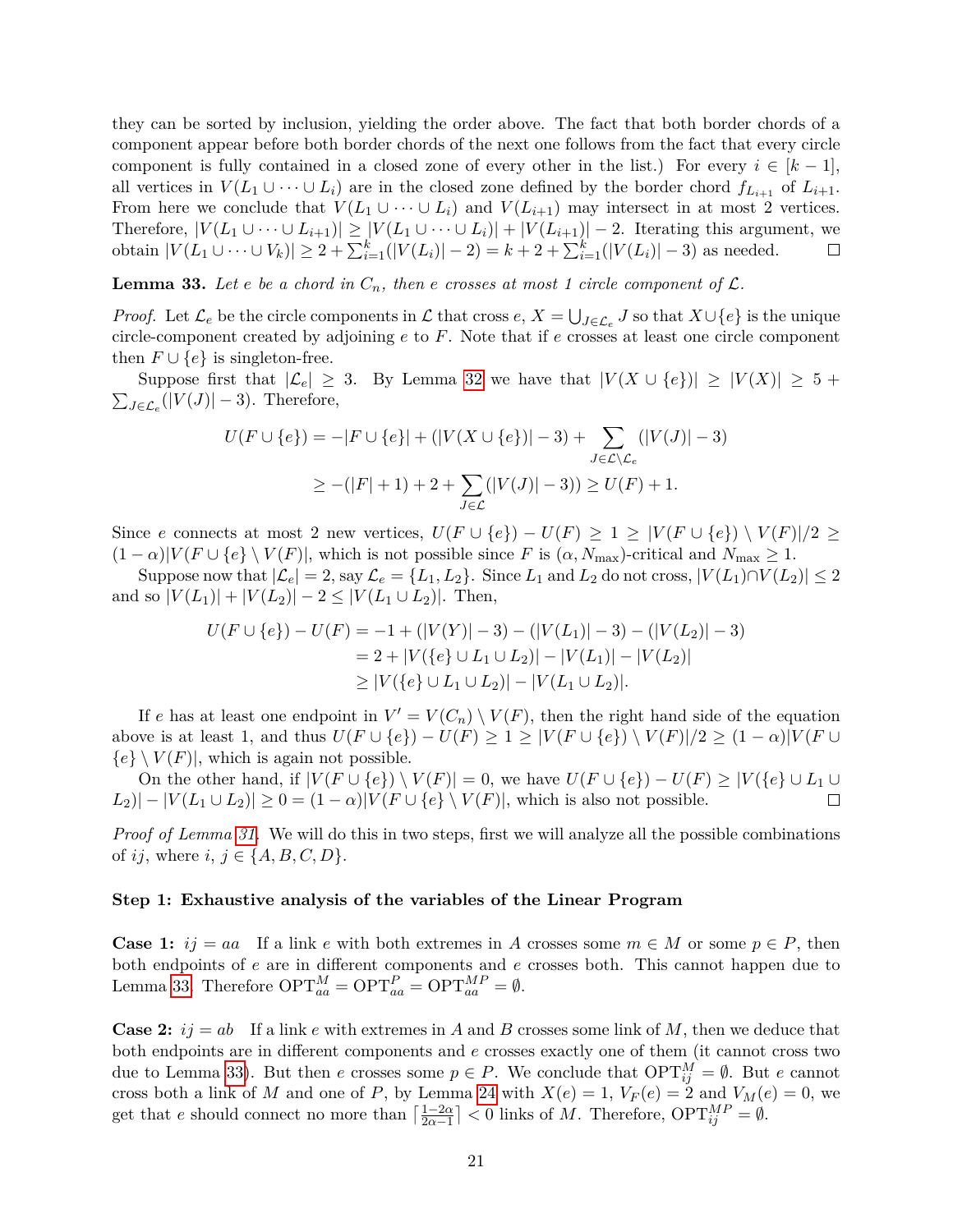**Case 3:**  $ij = ac$  Any link with extremes in *A* and *C* must cross *P*, therefore  $\text{OPT}_{ac}^M = \text{OPT}_{ac}^R = 0$ . Using Lemma [24](#page-12-0) with  $X(e) = 1$ ,  $V_F(e) = 1$  and  $V_M(e) = 1$ , we get that any link in  $\text{OPT}_{ac}^{MP}$  connects at most  $\ell_{ac}^{MP} := \lceil \frac{2-2\alpha}{2\alpha-1} \rceil$  $\frac{2-2\alpha}{2\alpha-1}$  links of M.

**Case 4:**  $ij = ad$  Any link *e* with extremes in *A* and *D* must cross *P*, therefore  $\text{OPT}_{ac}^M = \text{OPT}_{ac}^R =$ 0. Using Lemma [24](#page-12-0) with  $X(e) = 1$ ,  $V_F(e) = 1$  and  $V_M(e) = 0$ , we get that any link in  $OPT_{ac}^{MF}$ connects at most  $\ell_{ad}^{MP} = \lceil \frac{2-3\alpha}{2\alpha-1} \rceil$  $\frac{2-3\alpha}{2\alpha-1}$ <sup>1</sup> links of *M*.

**Case 5:**  $i j = bb$  Any link *e* with both extremes in *B* cannot cross *M* and *P* at the same time, since by Lemma [24](#page-12-0) with  $X(e) = 1$ ,  $V_F(e) = 2$  and  $V_M(e) = 0$ , any such link would connect at most  $\lceil \frac{1-2\alpha}{2a-1} \rceil$  $\left[\frac{1-2\alpha}{2\alpha-1}\right]$  < 0 links of *M*. A link *e* that only crosses *M*, connects at most  $\ell_{bb}^M = \left[\frac{3-2\alpha}{2\alpha-1}\right]$  $\frac{3-2\alpha}{2\alpha-1}$  links of *M*, using lemma [24](#page-12-0) with  $X(e) = 0$ ,  $V_F(e) = 2$  and  $V_M(e) = 0$ .

**Case 6:**  $ij = bc$  Using Lemma [24,](#page-12-0) with  $X(e) = 0$ ,  $V_F(e) = 1$  and  $V_M(e) = 1$ , we get that links with extremes in *B* and *C* that do not cross *P* connect at most  $\ell_{bc}^M = \lceil \frac{4-2\alpha}{2\alpha-1} \rceil$  $\frac{4-2\alpha}{2\alpha-1}$  links of M. And using  $X(e) = 1$ ,  $V_F(e) = 1$  and  $V_M(e) = 1$  we note that links with extremes in *B* and *C* that do cross *P*, connect at most  $\ell_{bc}^{MP} = \lceil \frac{2-2\alpha}{2\alpha-1} \rceil$  $\frac{2-2\alpha}{2\alpha-1}$  links of M.

**Case 7:**  $ij = bd$  Using Lemma [24](#page-12-0) with  $X(e) = 0$ ,  $V_F(e) = 1$  and  $V_M(e) = 0$ , we get that links with extremes in *B* and *D* that do not cross *P*, connect at most  $\ell_{bd}^M = \lceil \frac{4-3\alpha}{2\alpha-1} \rceil$  $\frac{4-3\alpha}{2\alpha-1}$  links of *M*. And using  $X(e) = 1$ ,  $V_F(e) = 1$  and  $V_M(e) = 0$  we get that links with extremes in *B* and *D* that do cross *P*, connect at most  $\ell_{bd}^{MP} = \lceil \frac{2-3\alpha}{2\alpha-1} \rceil$  $\frac{2-3\alpha}{2\alpha-1}$  links of M.

**Case 8:**  $ij = cc$  A link with both extremes in *C* cannot cross *P* due to Lemma [33.](#page-21-0) Then OPT<sup>*P*</sup><sub>cc</sub> = OPT<sup>*MP*</sup> =  $\emptyset$ . We also note, using Lemma [24](#page-12-0) with *X*(*e*) = 0, *V<sub>F</sub>*(*e*) = 0 and *V<sub>M</sub>*(*e*) = 2, that these links can connect at most  $\ell_{cc}^M = \lceil \frac{5-2\alpha}{2\alpha-1} \rceil$  $\frac{5-2\alpha}{2\alpha-1}$  links of *M*.

**Case 9:**  $ij = cd$  A link with an extreme in C and other in D cannot cross P due to Lemma [33;](#page-21-0) thus  $\text{OPT}_{cd}^P = \text{OPT}_{cd}^M P = \emptyset$ . We also note, using Lemma [24](#page-12-0) with  $X(e) = 0$ ,  $V_F(e) = 0$  and  $V_M(e) = 1$ , that these links can connect at most  $\ell_{cd}^M = \lceil \frac{5-3\alpha}{2\alpha-1} \rceil$  $\frac{5-3\alpha}{2\alpha-1}$  links of *M*.

**Case 10:**  $ij = dd$  In this case  $OPT_{dd} = \emptyset$  because if we had such a link we would have added it to the maximal matching *M*.

**Step 2: Further simplifications.** The LP in its current form is quite cumbersome, so we will further simplify it by fixing some variables to zero and proving that this can be done without changing the optimal value that can be achieved. We call  $x^*, x^*_A, x^*_B, x^*_M$  an optimal solution to the LP.

- $x_{cd}^R = 0$ : If  $x_{cd}^{R*} = \varepsilon > 0$ . Then we can define a new solution  $(x', x'_A, x'_B, x'_M)$  by setting  $x_{cd}^{R'} = x_{cd}^{R*} - \varepsilon$ ,  $x_{cd}^{M'} = x_{cd}^{M*} + \varepsilon$ , maintaining feasibility and getting the same objective value.
- $x_{bd}^R = 0$ : If  $x_{bd}^{R*} = \varepsilon > 0$ . Then we can define a new solution  $(x', x'_A, x'_B, x'_M)$  by setting  $x_{bd}^R = x_{bd}^{R*} - \varepsilon$ ,  $x_{bd}^M = x_{bd}^{M*} + \varepsilon$ , maintaining feasibility and getting the same objective value.
- $x_{bc}^R = 0$ : If  $x_{bc}^{R*} = \varepsilon > 0$ . Then we can define a new solution  $(x', x'_A, x'_B, x'_M)$  by setting  $x_{bc}^{\widetilde{R}'} = x_{bc}^{R*} - \varepsilon$ ,  $x_{bc}^{M'} = x_{bc}^{M*} + \varepsilon$ , maintaining feasibility and getting the same objective value.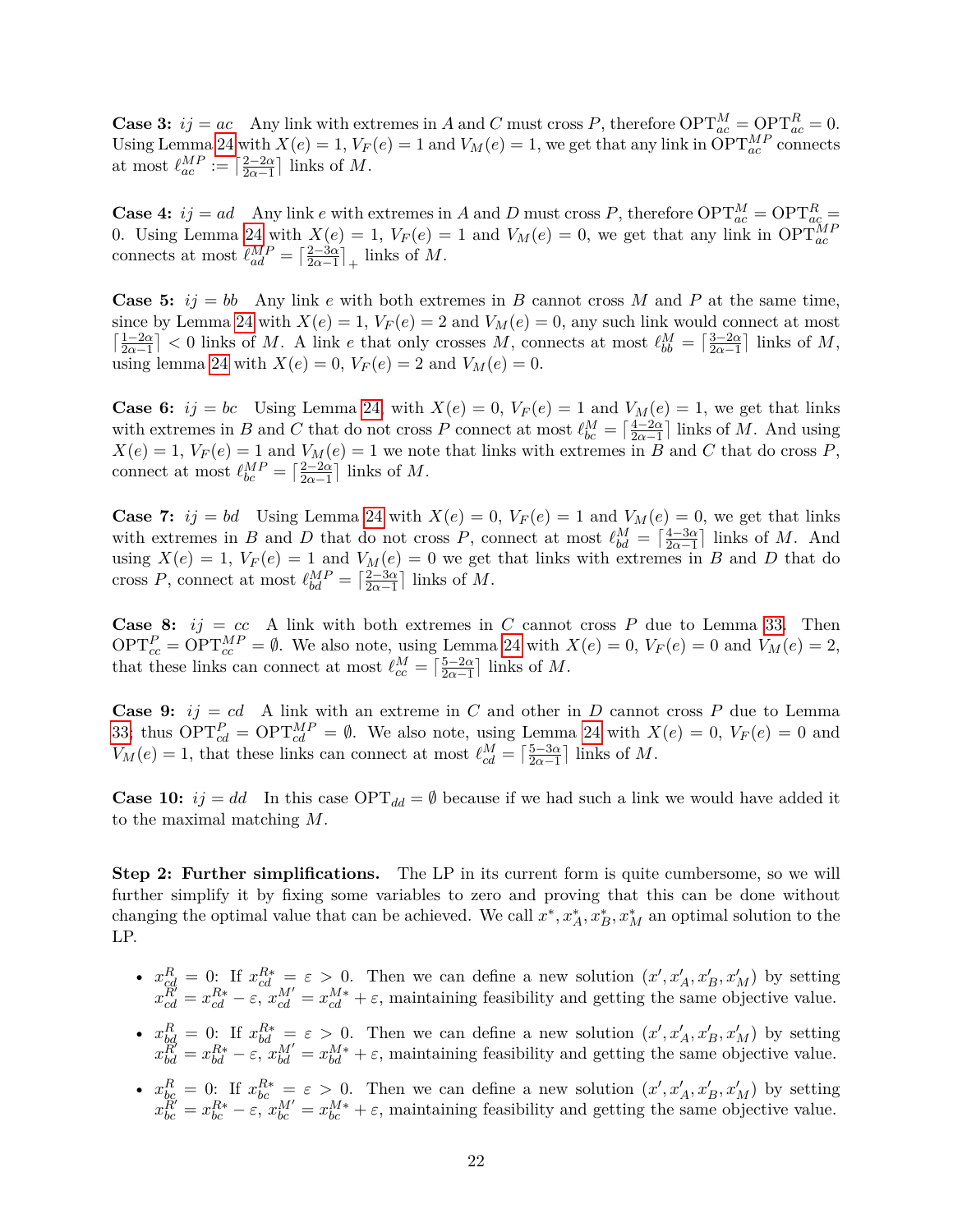- $x_{ab}^R = 0$ : If  $x_{ab}^{R*} = \varepsilon > 0$ . Then we can define a new solution  $(x', x'_A, x'_B, x'_M)$  by setting  $x_{ab}^{\widetilde{R}'}=x_{bc}^{R*}-\varepsilon, x_{aa}^{R*}=x_{aa}^{R*}+\varepsilon/2, x_{bb}^{M*}=x_{bb}^{M*}+\varepsilon/4, x_{bb}^{R*}=x_{bb}^{R*}+\varepsilon/4,$  maintaining feasibility and getting the same objective value.
- $x_{bb}^R = 0$ : If  $x_{bb}^{R*} = \varepsilon > 0$ . Then we can define a new solution  $(x', x'_A, x'_B, x'_M)$  by setting  $x_{bb}^R = x_{bb}^{R*} - \varepsilon$ ,  $x_{bb}^M = x_{bb}^{M*} + \varepsilon$ , maintaining feasibility and getting the same objective value.
- $x_{ac}^P = 0$ : If  $x_{ac}^{P*} = \varepsilon > 0$ . Then we can define a new solution  $(x', x'_A, x'_B, x'_M)$  by setting  $x_{ac}^{\tilde{P}'} = x_{ac}^{P*} - \varepsilon$ ,  $x_{ac}^{MP*} = x_{ac}^{MP*} + \varepsilon$ , maintaining feasibility and getting the same objective value.
- $x_{bc}^P = 0$ : If  $x_{bc}^{P*} = \varepsilon > 0$ . Then we can define a new solution  $(x', x'_A, x'_B, x'_M)$  by setting  $x_{bc}^{p} = x_{bc}^{p*} - \varepsilon$ ,  $x_{bd}^{p'} = x_{bd}^{p*} + \varepsilon$ , maintaining feasibility and getting the same objective value.
- $x_{bd}^P = 0$ : If  $x_{bd}^{P*} = \varepsilon > 0$ . Then we can define a new solution  $(x', x'_A, x'_B, x'_M)$  by setting  $x_{bd}^{\overleftrightarrow{P}} = x_{bd}^{P*} - \varepsilon, \ x_{ad}^{\overleftrightarrow{P}} = x_{ad}^{P*} + \varepsilon, \ x_A^{\prime} = x_A^* + \varepsilon, \ x_B^{\prime} = x_B^* + \varepsilon, \ \text{maintaining feasibility and getting}$ the same objective value.
- $x_{cc}^R = 0$ : This does not affect as it does not appear in any constraint.

 $\Box$ 

After all these simplifications, we obtain the following LP.

$$
\begin{aligned}\n\text{(LP)} \quad & \min(x_M + x_{aa}^R + x_{ab}^P + x_{bb}^M + x_{bb}^{MP} + x_{cc}^M + x_{ad}^P + x_{ad}^M \\
& + x_{ac}^{MP} + x_{bc}^M + x_{bc}^{MP} + x_{bd}^M + x_{bd}^{MP} + x_{cd}^M) \\
& 2x_{aa}^R + x_{ab}^P + x_{ad}^P + x_{ad}^M + x_{ac}^{MP} \ge x_A \\
& x_{ab}^P + 2(x_{bb}^M + x_{bb}^D) + x_{bc}^M + x_{bc}^M + x_{bd}^M + x_{bd}^M + x_{bd}^M \ge x_B \\
& x_{ad}^P + x_{ad}^M + x_{ad}^M + x_{bd}^M + x_{bd}^M + x_{cd}^M \ge n - 2x_M - x_A - x_B \\
& + x_{ab}^P + x_{ad}^P + x_{ad}^M + x_{ac}^M + x_{bb}^P + x_{bc}^M + x_{bd}^M \ge x_B/2 \\
& \ell_{bb}^M x_{bb}^M + \ell_{ad}^M x_{ad}^M + \ell_{ac}^M x_{ac}^M + \ell_{bd}^M x_{bd}^M \\
& + \ell_{bc}^M x_{bc}^M + \ell_{ac}^M x_{bc}^M + \ell_{cd}^M x_{cd}^M + \ell_{ad}^M x_{cd}^M \\
& + \ell_{cc}^M x_{cc}^M \ge x_M \\
& x_A + x_B \ge |V(F)| \\
& 2x_M + x_A + x_B \le n \\
& x, x_A, x_B, x_M \ge 0.\n\end{aligned}
$$

The next observation follows from the fact that the perimeter  $P(F)$  is a set of chords covering all the vertices in  $B(F)$ .

# <span id="page-23-0"></span>**Proposition 34.**  $|P(F)| \geq |B(F)|/2$ *.*

**Lemma 35.** The assignment  $x_{ij}^k = |\text{OPT}_{ij}^k|$ ,  $x_A = |A|$ ,  $x_B = |B|$ ,  $x_M = |M|$  is a feasible solution *for LP* $(n, |V(F)|, \alpha)$ *.* 

*Proof.* The first, second and third constraints hold immediately as *A*, *B* and *D* must be covered by links in OPT, and  $|D| = n - 2|M| - |A| - |B|$ . The fourth constraint comes from the fact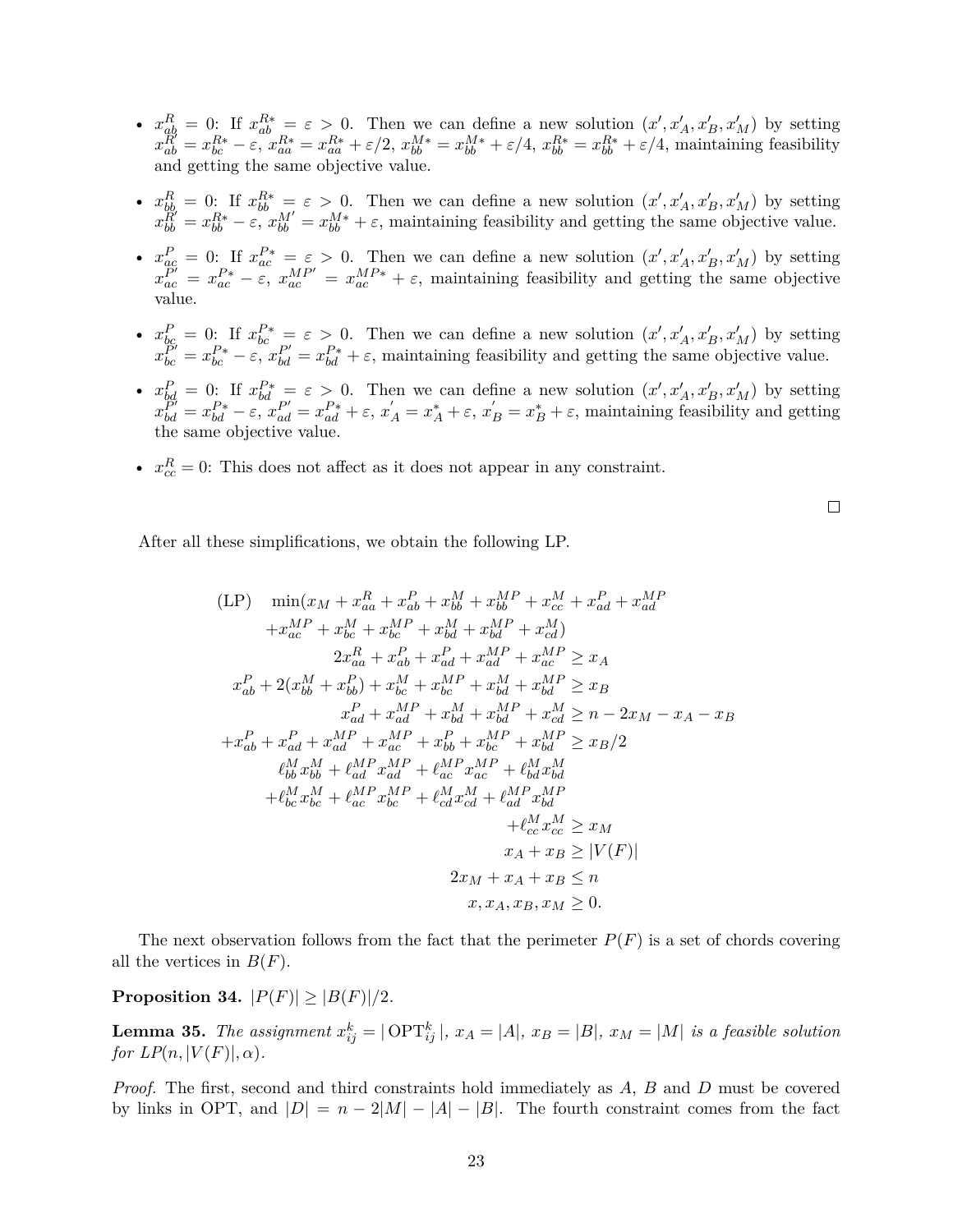that the chords of P need to be crossed by some link of  $\text{OPT} \setminus M$ , but any link of  $\text{OPT} \setminus M$  can cross at most one chord in  $P$  due to Lemma [22;](#page-11-1) hence, the left hand side is at least  $|P|$ , which, by Proposition [34,](#page-23-0) is at least  $|B|/2$ . The fifth constraint follows since all the links of *M* must be connected to the rest of the solution, but the number of links that a link from  $S \setminus F$  can cross is bounded thanks to Lemma [24.](#page-12-0) The sixth and seventh constraints hold since  $|A| + |B| = |V(F)|$ and  $2|M| + |A| + |B| = n - |C| \leq n$ .  $\Box$ 

For  $1/2 < \alpha < 1$ , and  $0 < x < 1$ , let

$$
R(\alpha) = 3 + 3\ell_{cd}^M(\alpha),
$$
  
\n
$$
S(\alpha) = 3 + 2\ell_{bd}^M(\alpha) + \ell_{ad}^{MP}(\alpha),
$$
  
\n
$$
T(\alpha) = 3 + 6\ell_{cd}^M(\alpha),
$$
  
\n
$$
W(x, \alpha) = (R(\alpha) - S(\alpha)x)/T(\alpha),
$$
  
\n
$$
f_{\alpha} = (2R(\alpha) - T(\alpha))/2S(\alpha) = 3/2S(\alpha),
$$
  
\n
$$
\psi_{\alpha}(x) = (3 - x)/W(x, \alpha).
$$

Notice that  $W(x, \alpha)$  is decreasing in  $\alpha$ , and  $f_{\alpha}$  is defined so that  $W(f_{\alpha}, \alpha) = 1/2$ , implying that  $\psi_{\alpha}(f_{\alpha}) = 6 - 2f_{\alpha}$ . We also observe that  $3S(\alpha) - R(\alpha) = 6 + 6\ell_{bd}^M + 3\ell_{ad}^{MP} - 3\ell_{cd}^M \geq 6 +$  $6\frac{4-3\alpha}{2\alpha-1}+3\frac{2-3\alpha}{2\alpha-1}-3\frac{6-5\alpha}{2\alpha-1}=12\frac{1-\alpha}{2\alpha-1}>0$  for all  $\alpha>\frac{1}{2}$ . In particular, the function  $\psi_{\alpha}(x)$  satisfies  $\psi'_{\alpha}(x) = \frac{T(\alpha)}{(R(\alpha)-S(\alpha)x)^2} (3S(\alpha)-R(\alpha)) \geq 0$ , so it is an increasing function. This allows to prove the following and to provide improved approximation guarantees.

<span id="page-24-0"></span>**Lemma 36.** Let F be an  $(\alpha, N_{\text{max}})$ -critical set with  $N_{\text{max}} > l_{cc}^M$ . Then the optimal value of  $LP(n, |V(F)|, \alpha)$  *is* max $\{n/2, nW(|V(F)|/n, \alpha)\}$ *. In particular, this is equal to*  $n/2$  *if and only if*  $|V(F)|/n \geq f_{\alpha}$ .

To do this, we study the dual problem of the LP and then we solve both programs using LP solvers, obtaining feasible points that give the same objective value. The latter fact certifies that the point obtained for the primal is indeed an optimal solution of our problem.

The dual problem of the LP is the following

(D) 
$$
\max y_3(n - |V(F)|) + y_6|V(F)| - y_7n
$$
  
\n $2y_1 \le 1$   
\n $2y_2 + \ell_{bb}^M y_5 \le 1$   
\n $y_1 + y_3 + 2y_4 \le 1$   
\n $y_1 + y_2 + 2y_4 \le 1$   
\n $y_2 + \ell_{ad}^M y_5 \le 1$   
\n $y_1 + y_3 + 2y_4 + \ell_{ad}^M y_5 \le 1$   
\n $y_1 + y_2 + 2y_4 \le 1$   
\n $y_2 + y_3 + \ell_{w,b}y_5 \le 1$   
\n $y_2 + y_3 + \ell_{w,b}y_5 \le 1$   
\n $y_3 + \ell_{w,m}y_5 \le 1$   
\n $y_4 + \ell_{m,m}y_5 \le 1$   
\n $y_5 - 2y_7 \le 1$   
\n $y_7 + y_8 - y_7 \le 0$   
\n $y_8 + \ell_{w,m}y_5 \le 1$   
\n $y_9 + \ell_{m,m}y_5 \le 1$   
\n $y_9 + \ell_{m,m}y_5 \le 1$   
\n $y_1, y_2, y_3, y_4, y_5, y_6, y_7 \ge 0$ 

We observe that any solution that is primal feasible for  $(LP)$  is also feasible when we decrease the value of  $|V(F)|$ . From here we get that the feasible set for (LP) increases as  $|V(F)|$  increases. therefore the optimal value of  $(LP)$  must be a decreasing function of  $|V(F)|$ .

The behavior of LP depends on whether  $|V(F)|$  is in  $I_1 =$  $\lceil$  $0, \frac{3n}{2.6MP + 4}$  $\frac{3n}{2\ell_{ad}^{MP} + 4\ell_{bd}^{M} + 6}$ or in  $I_2 =$  $\begin{bmatrix} 3n \end{bmatrix}$  $2\ell_{ad}^{MP} + 4\ell_{bd}^{M} + 6$ *, n*<sup>1</sup>. The form of the solution also depends on whether  $\alpha \in [1/2, 2/3]$  or  $\alpha > 2/3$ .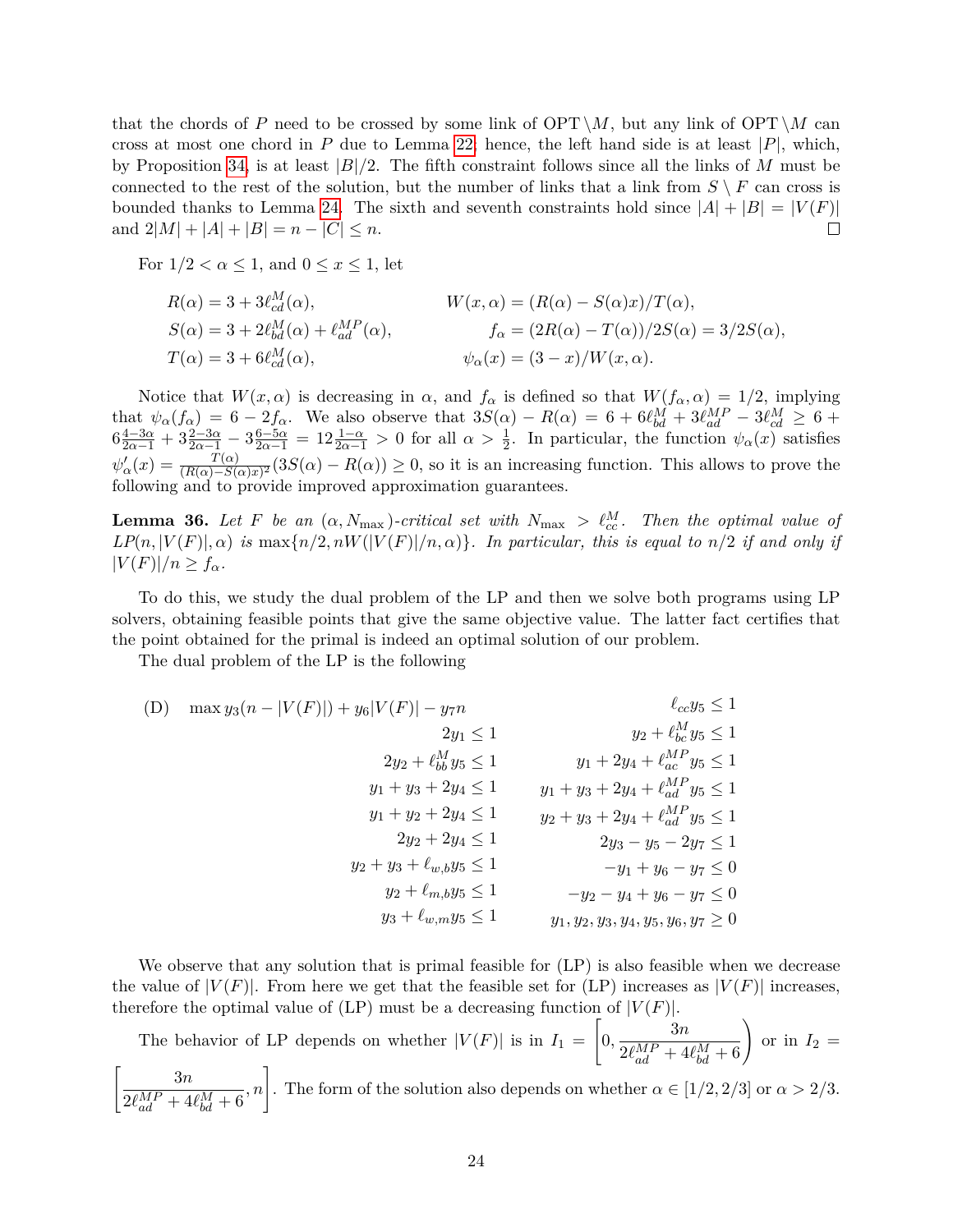<span id="page-25-0"></span>

| Variable                | optimal assignment for $I_1(\alpha > 2/3)$ | optimal assignment for $I_1(\alpha \leq 2/3)$ |
|-------------------------|--------------------------------------------|-----------------------------------------------|
| $x_{\mathcal{A}}$       | $rac{1}{3} V(F) $                          | $rac{1}{3} V(F) $                             |
| $\boldsymbol{x}_B$      | $\frac{2}{3} V(F) $                        | $\frac{2}{3} V(F) $                           |
| $\mathcal{X} M$         | $x_M^{(1)}$                                | $x_M^{(1)}$                                   |
| $\boldsymbol{x}_{ad}^P$ | $\frac{1}{3} V(F) $                        | $\overline{0}$                                |
| $x_{ad}^{\cal MP}$      | $\overline{0}$                             | $rac{1}{3} V(F) $                             |
| $x_{bd}^M$              |                                            | $\frac{2}{3} V(F) $                           |
| $x_{cd}^M$              | $\frac{2}{3} V(F) $<br>$x_{cd}^{M(1)}$     | $x_{cd}^{{\cal M}(1)}$                        |
| Other                   | $\overline{0}$                             | $\Omega$                                      |

Table 1: An optimal solution of the LP as a function of  $|V(F)|$ , where we denote  $X_M^{(1)}$  =  $3\ell_{cd}^{M}n + (\ell_{ad}^{MP} + 2\ell_{bd}^{M} - 6\ell_{cd}^{M})|V(F)|$  $\frac{(-1)^k + 2\ell_{bd}^{n-1} - 6\ell_{cd}^{n-1}}{(3 + 6\ell_{cd}^{M})}$ , and  $x_{cd}^{M(1)} =$  $3n - |V(F)|(2\ell_{ad}^{MP} + 4\ell_{bd}^{M} + 6)$  $3 + 6\ell_{cd}^M$ .

In Table [1](#page-25-0) we describe some optimal primal and dual solutions for the case in which  $|V(F)| \in I_1$ . It is easy to check that they are feasible and that their common LP value is equal to

$$
\frac{(3+3\ell_{cd}^M)n-(3+2\ell_{bd}^M+\ell_{ad}^{MP})|V(F)|}{3+6\ell_{cd}^M}.
$$

Note that when  $|V(F)|$  is at the right extreme of  $I_1$ , the LP value above equals  $n/2$ . Therefore, if  $|V(F)| \in I_2$ , then the optimal value of LP must be at most  $n/2$ . In the second column of Table [2](#page-26-0) we show an assignment of value  $n/2$ , that is dual feasible for  $|V(F)| \in I_1 \cup I_2$ . Using that the primal value is always larger than the value of any dual feasible solution, we conclude that for  $|V(F)| \in I_2$ , (LP) has value exactly  $n/2$ , completing the proof of the lemma.

*Proof of Lemma [26.](#page-14-1)* By Lemma [21,](#page-10-1) it holds that  $\text{alg}(F) \leq (1-\alpha)(3-f) + 3\alpha - 2$ . Using the bound from the LP, Lemma [36,](#page-24-0) that  $\Psi_{\alpha}(\cdot)$  is increasing and that  $2\alpha \geq 1$ , we get for  $f \leq f_{\alpha}$ ,

$$
\frac{\text{alg}(F)}{\text{opt}} \le (1-\alpha)\Psi_{\alpha}(f) + \frac{(3\alpha-2)}{\text{opt}} \le (1-\alpha)\Psi_{\alpha}(f_{\alpha}) + 2(3\alpha-2) = 2 - 2(1-\alpha)f_{\alpha}.
$$

On the other hand, if  $f \ge f_\alpha$ , then  $\frac{\text{alg}(F)}{\text{opt}} \le 2\text{alg}(F) \le 2 - 2(1 - \alpha)f_\alpha$ .  $\Box$